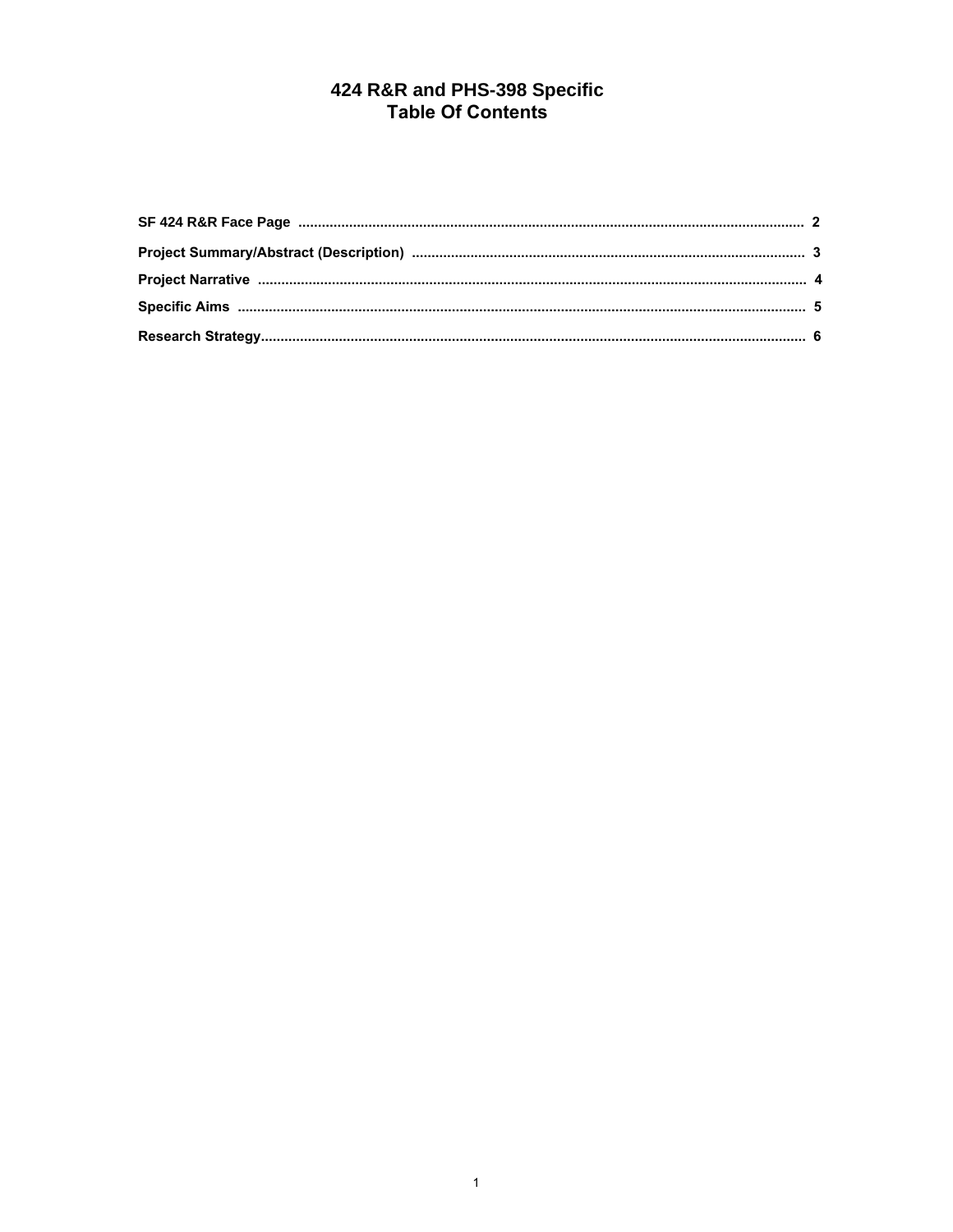<span id="page-1-0"></span>

| PI: BROWNSON, ROSS C | Title: Disseminating Evidence-Based Interventions to Control Cancer |  |  |  |  |  |  |  |  |  |  |
|----------------------|---------------------------------------------------------------------|--|--|--|--|--|--|--|--|--|--|
|                      | FOA: PAR10-038                                                      |  |  |  |  |  |  |  |  |  |  |
|                      | FOA Title: DISSEMINATION AND IMPLEMENTATION RESEARCH IN HEALTH      |  |  |  |  |  |  |  |  |  |  |
|                      | (R <sub>01</sub> )                                                  |  |  |  |  |  |  |  |  |  |  |
| 1 R01 CA160327-01A1  |                                                                     |  |  |  |  |  |  |  |  |  |  |
|                      | Organization: WASHINGTON UNIVERSITY                                 |  |  |  |  |  |  |  |  |  |  |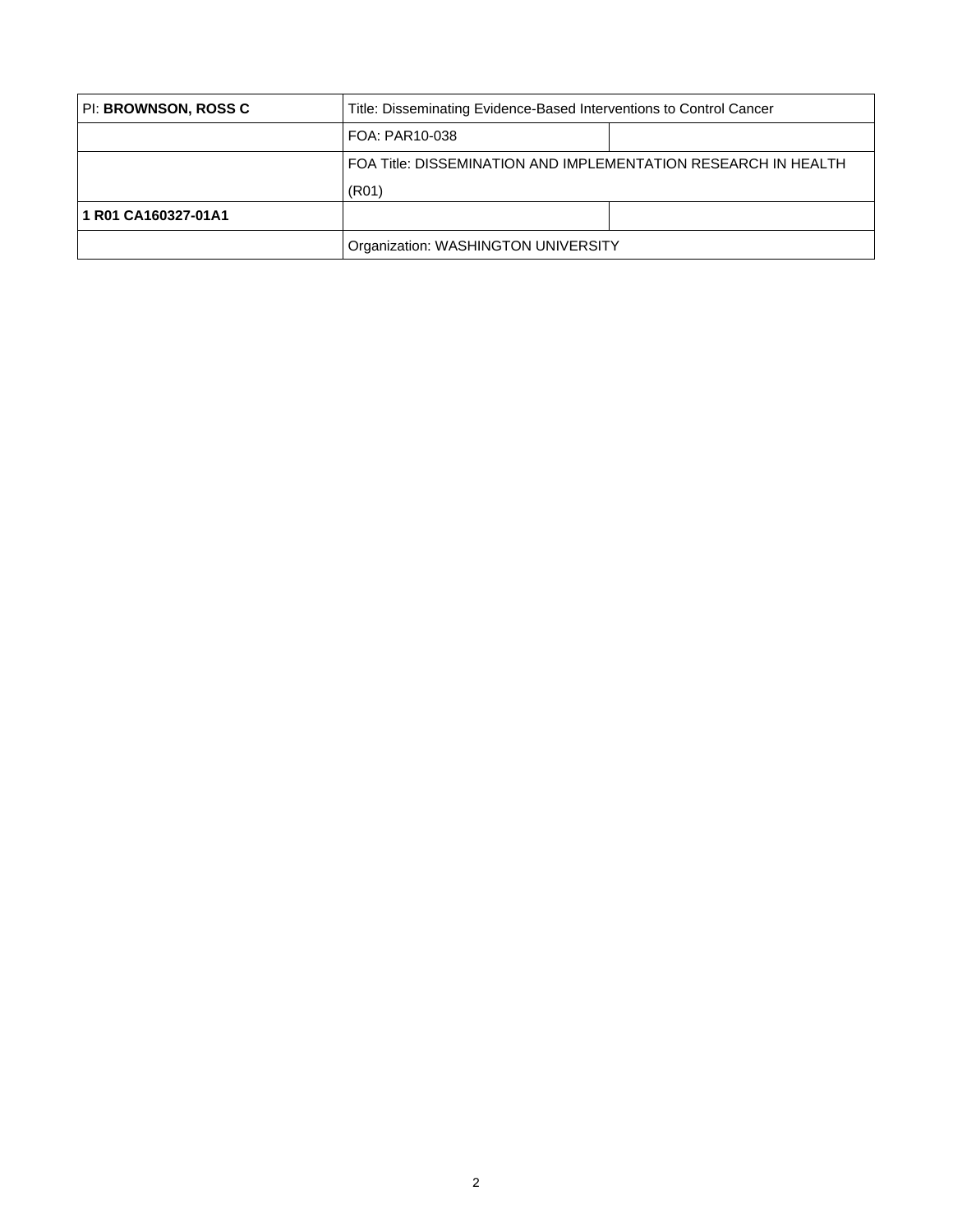## <span id="page-2-0"></span>**PROJECT SUMMARY**

*Background.* Through application of existing knowledge, much of the cancer burden is preventable. Statelevel practitioners are in ideal positions to affect programs and policies related to cancer control. Yet sparse knowledge exists regarding effective approaches for dissemination of evidence-based programs and policies (EBPPs) among practice audiences. There is a need to apply theory and organizational change approaches from outside of the health sector.

Goal. Our primary goal is to increase the dissemination of EBPPs to control cancer, focusing on the uptake of effective approaches among state-level practitioners.

*Methods.* To advance dissemination science, our project applies state-of-the-art methods in the dissemination of EBPPs among cancer control practitioners in public health departments. Cancer control practitioners are people who direct and implement population-based intervention programs in agencies or in community-based coalitions. We will make use of Diffusion of Innovations, supplemented by Institutional Theory, to inform our conceptual framework, dissemination activities, and measures. Institutional Theory uses an interdisciplinary approach to understand how social, governmental, political, cultural, and commercial institutions influence decision-making. This project includes two overlapping phases. In Phase 1, we will develop, refine and finalize measures (both self-reported and objective) to assess the effectiveness of our dissemination activities to facilitate uptake of EBPPs. Phase 2 uses a group-randomized effectiveness trial to evaluate the active dissemination of already proven EBPPs in 14 states (7 intervention, 7 control). The active dissemination activities include: conducting dissemination workshops, fostering institutional changes, and using knowledge brokers. Throughout the grant cycle, we will engage practitioners as partners to assure our approaches are timely and relevant for real world settings.

*Dissemination and innovations.* We will conduct several activities to ensure that tools and interventions from our grant are useful, relevant, and ready for widespread dissemination when funding ends. To prepare for dissemination, we will assemble and work with an advisory group, capture project costs, and conduct qualitative case studies. Our results are likely to impact the field by enhancing abilities to: 1) conduct active dissemination in public health practice settings, 2) speed up the translation of cancer prevention knowledge into public health practice, and 3) measure dissemination of EBPPs. This research is innovative by working in real world settings on a multi-state scale, applying new theory from outside of health (Institutional Theory), and using social network analysis to better understand the flow of knowledge.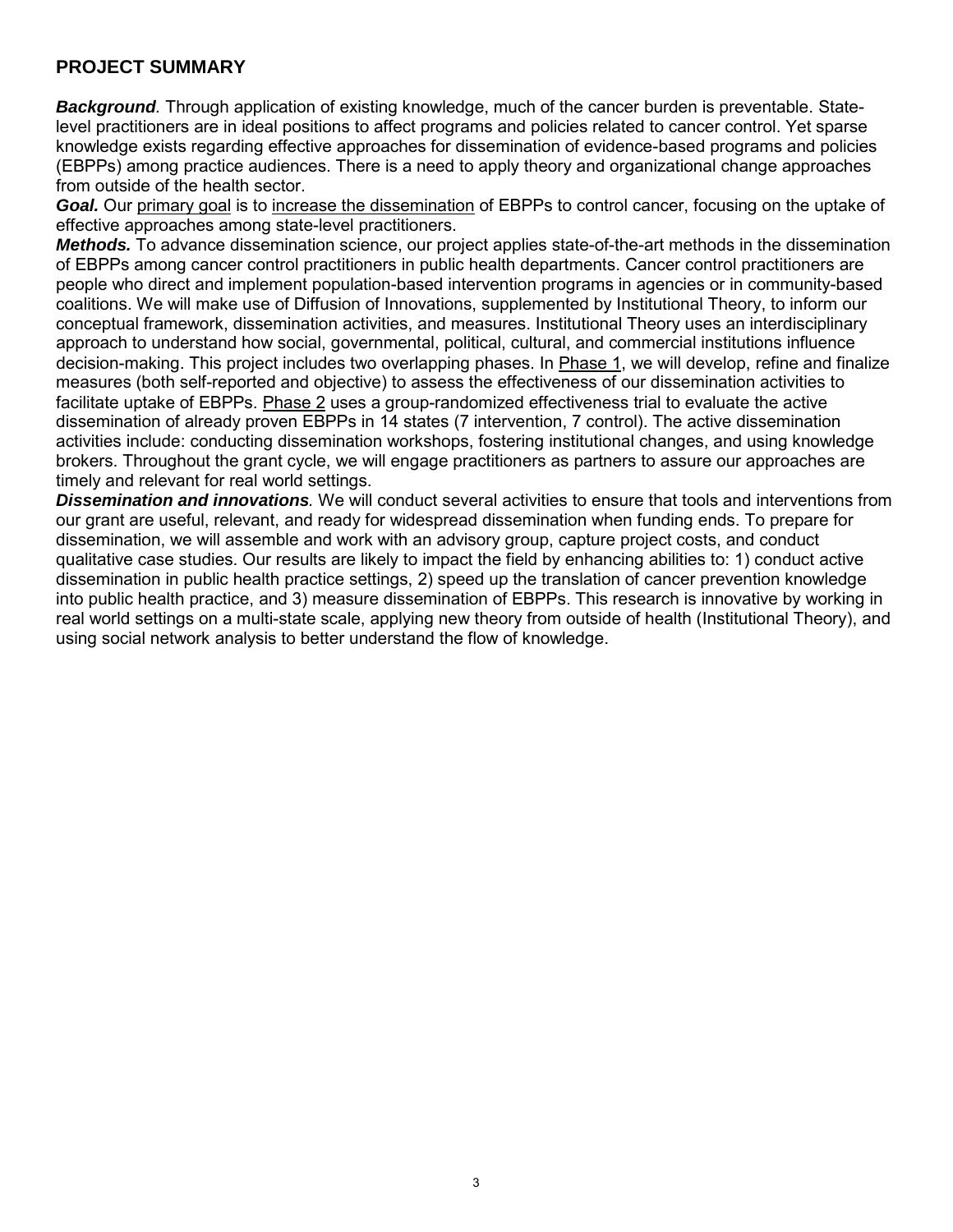#### <span id="page-3-0"></span>**PROJECT NARRATIVE**

This project is relevant to public health because it addresses EBPPs that can result in population-level reductions in premature cancer morbidity and mortality. Sparse knowledge exists regarding effective approaches for dissemination of research-tested interventions among real world public health audiences. Upon completion, our study will provide public health practice-relevant dissemination strategies that can be adapted to other settings and risk factors.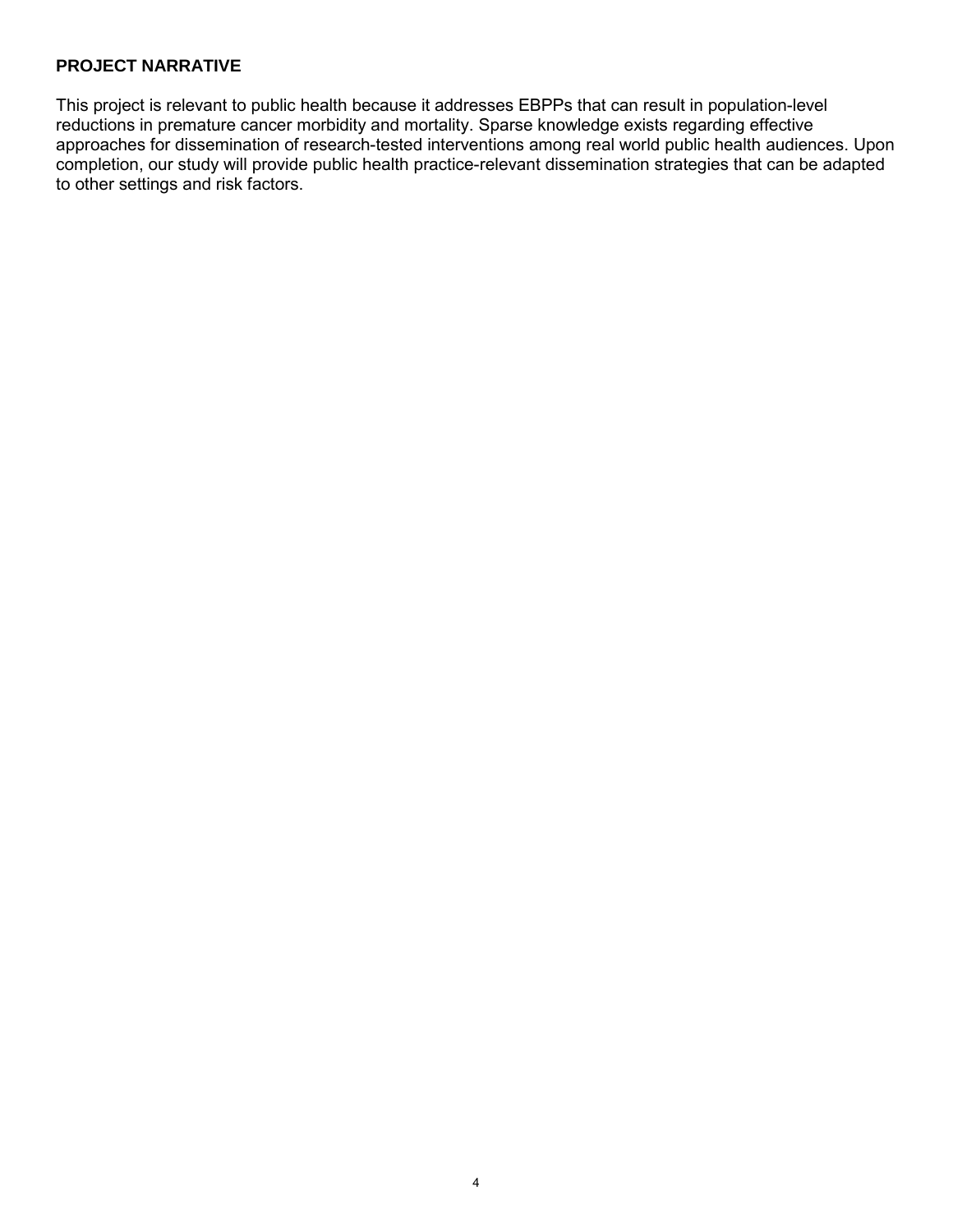#### <span id="page-4-0"></span>**1. SPECIFIC AIMS**

Through application of existing knowledge, much of the cancer burden is preventable.<sup>11, 12</sup> State-level practitioners are in ideal positions to affect programs and policies related to cancer control. Yet sparse knowledge exists regarding effective approaches for dissemination of research-tested interventions among practice audiences.<sup>13-16</sup> This proposal seeks to reduce the burden of cancer by increasing adoption of evidence-based programs and policies (EBPPs) among public health practitioners and their partners to improve the effectiveness of cancer control. Cancer control practitioners are people who direct and implement population-based intervention programs in agencies or in community-based coalitions (described in detail in section C.5.). Many cancer control practitioners are unaware of research-tested interventions, lack the needed skills to adapt and use them, or face institutional barriers to use of EBPPs.<sup>10, 17-20</sup>

The proposed project applies state-of-the-art methods in the dissemination of EBPPs among cancer control practitioners in public health departments. This project includes two overlapping phases. In Phase 1, we will refine and finalize measures to assess the effectiveness of dissemination of EBPPs. Phase 2 uses a grouprandomized effectiveness trial to evaluate the active dissemination of already proven EBPPs in *14 states (7 intervention, 7 control*). The active dissemination activities include: conducting dissemination workshops, fostering institutional changes, and using knowledge brokers (i.e., a masters-trained individual available for technical assistance). This study is **significant** by addressing cancer risk factors with high burden, where intervention knowledge on EBPPs is substantial, yet not commonly applied, and where a large reduction in cancer mortality is feasible if this knowledge was more widely taken up into practice and policy.<sup>21, 22</sup> It builds on our research team's **extensive experience** in 1) developing state-level partnerships, 2) training practitioners in use of EBPPs, and 3) conducting dissemination research studies that inform the current proposal. *This research is innovative by working in real world settings, augmenting Diffusion of Innovations theory with a theory from outside of health (Institutional Theory), developing new dissemination measures, and using social* network analysis to better understand the flow of knowledge. Our results will **impact** the field by enhancing abilities to: 1) conduct active dissemination in practice settings, 2) speed up the translation of cancer prevention knowledge into practice, and 3) measure dissemination of EBPPs.

Our primary goal is to increase the dissemination of EBPPs to control cancer, focusing on the uptake of effective approaches among state-level practitioners.

**Specific Aim 1**: Develop and test self-reported and objective approaches for assessing the dissemination of evidence-based interventions to control cancer in public health settings.

<u>Rationale</u>: Our recent work shows not only that there are sequential stages to dissemination but also that they can be accurately measured.<sup>20, 23, 24</sup> Yet these stages do not adequately take into account institutional and policy-related factors. Also lacking are objective measures of adoption of evidence-based practices. Research Questions:

### *1.1: In which ways can dissemination stages and institutional factors be measured reliably through self-report? 1.2: In which ways can dissemination attributes (e.g., adoption of EBPPs) be measured reliably through objective methods (record audits)?*

**Specific Aim 2**: Evaluate the effectiveness of active dissemination methods designed to increase the uptake of EBPPs to control cancer among public health practitioners.

Rationale: Despite extensive pilot work and smaller scale studies,  $8, 10, 25$  there has not been a large-scale study of active dissemination approaches for cancer control among public health practitioners in the United States. Hypotheses:

2.1: Active dissemination activities will be associated with higher rates of awareness, adoption, implementation, and maintenance of EBPPs.

2.2: (Interaction effect) Associations will be modified by institutional (presence of incentives, high turnover) and individual-level (training in key public health disciplines) factors.

2.3: States with higher dissemination rates will have more dense and less centralized social networks than states with lower dissemination rates.

*2.4: Data on project costs will show that the dissemination activities are feasible for the budgets of most statelevel public health agencies.*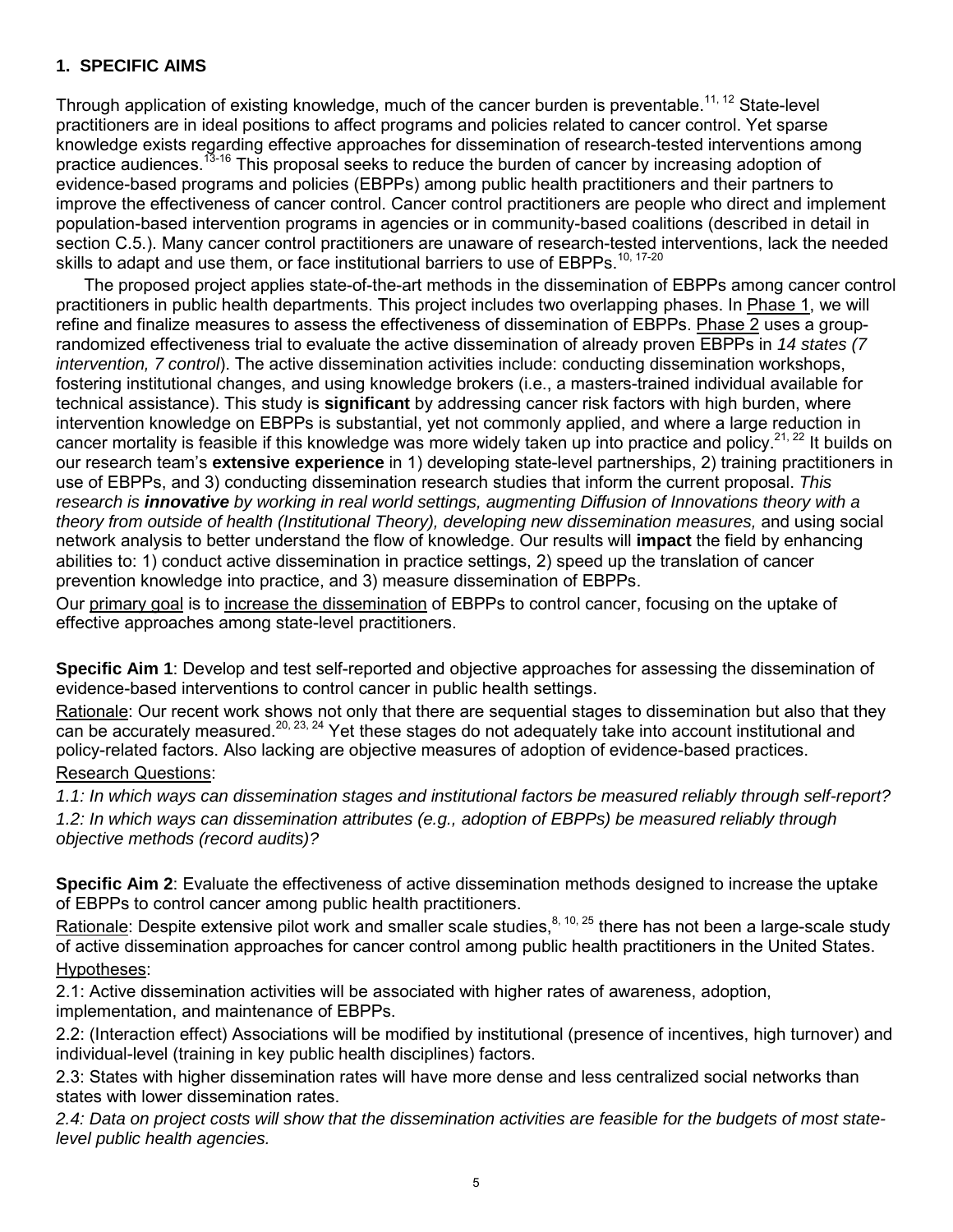### <span id="page-5-0"></span>**2. RESEARCH STRATEGY**

### **A. Significance**

Cancer is the leading cause of death among persons under the age of 85, and the second leading cause of death overall in the United States. In 2010, it accounted for an overall cost of over \$260 billion.<sup>26</sup> A range of factors is associated with the prevention and early detection of cancer, including behaviors (e.g., physical activity, healthy eating) and use of screening tests (e.g., mammography).<sup>27</sup> To address this burden, there is increasing attention on the effectiveness and reach of EBPPs that can be implemented at state and local levels.<sup>28-31</sup> *Drawing from authoritative sources,31-34 an extensive array of effective interventions now exists to prevent cancer (Table 1).* Given the thousands of epidemiologic studies on the causes of cancer, now is the time to place

a greater emphasis on applying this knowledge.<sup>29</sup> Using different methods, the estimates of Willett et al. $^{22}$  and Byers et al. $^{21}$  both suggest that about a one-third reduction in cancer mortality is feasible with the concerted application of current intervention research knowledge (with the associated decreases in health care costs).

**A.1. Importance of dissemination research.**  University-based research yields a growing supply of new discoveries, and practitioners, payers and consumers are eager to benefit from science. But research findings often take 15-20 years before being incorporated into practice. 35-37 Over the past few decades, several attempts have been made to take a more evidence-based approach to the development and use of clinical practice guidelines, including those focused on cancer prevention.<sup>38</sup> Efforts such as Cancer Control P.L.A.N.E.T. and the Community Guide have begun to put evidence-

| <b>Risk factor</b>                                           | <b>Effective Interventions (examples)</b>                                                                                                                                    | Source (systematic<br>review)                                                                              |  |  |  |
|--------------------------------------------------------------|------------------------------------------------------------------------------------------------------------------------------------------------------------------------------|------------------------------------------------------------------------------------------------------------|--|--|--|
| <b>Physical Activity</b>                                     | - Community-wide campaigns<br>- Access to facilities<br>- Urban planning & policy, street-scale<br>- School-based physical education<br>- Point of decision prompts          | -Community Guide<br>-health-evidence.ca<br>- NCI Research-Tested<br>Intervention Programs                  |  |  |  |
| Healthy Eating                                               | - Access to healthy ready to eat foods<br>- Food pricing and incentives<br>- Nutrition labeling and information                                                              | -Community Guide<br>-health-evidence.ca<br>- NCI Research-Tested<br>Intervention Programs                  |  |  |  |
| Tobacco Use Prevention                                       | - Clean indoor air<br>- Taxes and pricing<br>- Media campaigns with interventions<br>- Product warning labels<br>- Reducing patient costs for treatment                      | -Community Guide<br>-The Cochrane Public Health<br>Group<br>- NCI Research-Tested<br>Intervention Programs |  |  |  |
| Skin cancer prevention                                       | - Educational/policy interventions in primary schools<br>- Educational/policy interventions in recreational and<br>tourism settings                                          | -Community Guide<br>-The Cochrane Public Health<br>Group<br>- NCI Research-Tested<br>Intervention Programs |  |  |  |
| Cancer screening<br>(breast, cervical,<br>colorectal cancer) | - Multi-component approach using media, education,<br>and enhanced access<br>- Removing structural barriers<br>- Client incentives with reminders<br>- Reducing client costs | -Community Guide<br>-The Cochrane Public Health<br>Group<br>- NCI Research-Tested<br>Intervention Programs |  |  |  |

based tools in the hands of cancer control practitioners.<sup>19, 31, 39</sup> These tools are important for several key reasons: 1) cancer control practitioners and policy makers value scientific knowledge as a basis for decisionmaking;<sup>13, 40</sup> 2) the scientific literature on a given topic is often vast, uneven in quality, and inaccessible to busy practitioners; and 3) tools such as Cancer Control P.L.A.N.E.T. provide a systematic approach to planning, implementing, and evaluating EBPPs.<sup>40</sup> Our recent work suggests that while awareness of the Community Guide is fairly high in state health agencies, the implementation of the EBPPs in the Guide varies widely and is limited in many states.<sup>20</sup> Similarly, Hannon et al. found that while cancer control practitioners showed a strong preference for cancer control programs that have been shown to work, less than half of respondents (48%) had ever used EBPP resources.<sup>41</sup> A recent national survey of state practitioners in chronic disease control found only 20% often use EBPPs in their work.<sup>42</sup> The need for more effective dissemination and application of cancer research discoveries is a major theme in NCI's Strategic Plan (Strategies 2.6, 3.8, 5.6, 6.1, 6.5, and 7.4).<sup>43</sup>

**A.2. Individual and contextual barriers to dissemination.** The gap between research and practice underscores the need to understand the barriers to dissemination and uptake. Several studies (*including our previous research*) have reported public health practitioners' personal and institutional barriers to utilizing EBPPs. Lack of time, inadequate funding, and absence of cultural and managerial support are among the most commonly cited barriers.<sup>7, 10, 44-46</sup> In a recent national survey of public health practitioners, absence of incentives within the organization was the largest barrier to evidence-based decision making.<sup>10</sup> Other studies have found a strong correlation between the perception of institutional priority for evidence-based practices and actual use of research to inform program adoption and implementation.<sup>20, 44</sup> Therefore, it is important to recognize that dissemination is not likely to succeed in an environment that is not supportive of evidence-based approaches.<sup>47</sup> At an individual level, US public health practitioners who lacked skills to develop evidence-based programs were likely to have a lower level of education, suggesting that some personal barriers are modifiable through training.<sup>10</sup> To overcome barriers, key elements of dissemination research are to identify priorities and to involve the target population (practitioners). <sup>47-49</sup>

**A.3. Promising dissemination approaches and audiences.** There is a pressing need for sound research on dissemination of effective interventions to control cancer.<sup>48</sup> In various efforts to disseminate practice guidelines using passive methods (e.g., publication of consensus statements, mass mailings), adoption has been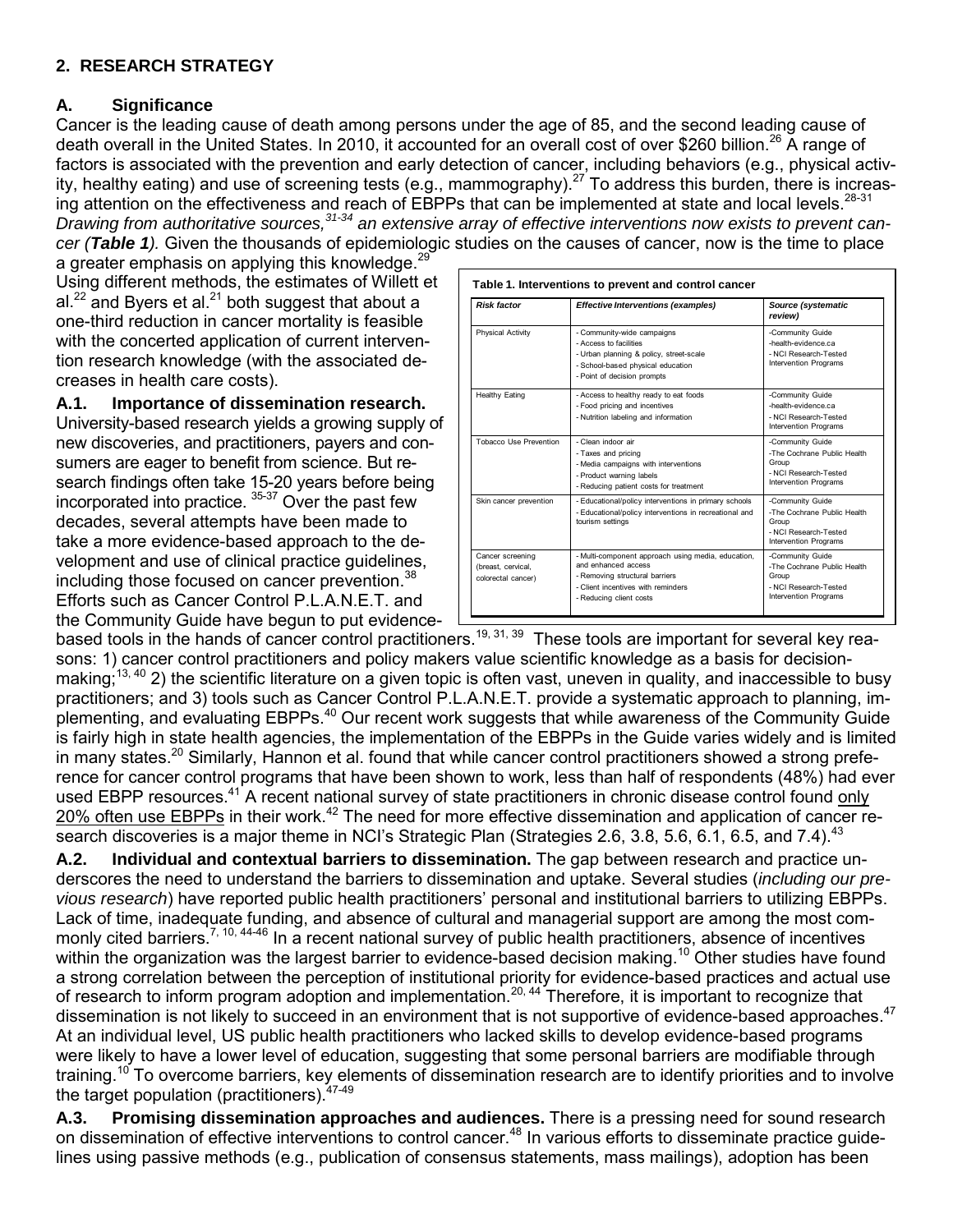relatively low, resulting in only small changes in the uptake of a new practice.<sup>15</sup> While there has been a consi*derable number of implementation research studies in relatively narrow settings (e.g., a primary care clinic), there has been sparse, large-scale dissemination research.* Our team recently conducted a systematic review of dissemination and implementation (D&I) studies to address cancer prevention in community settings.<sup>16</sup> In our review of 25 unique studies, most research used active D&I approaches and multi-modal D&I strategies. Further, the role of organizational (institutional) factors in the D&I of evidence-based interventions was scarcely examined in the included studies. Two other recent dissemination studies from our team provide a foundation for the dissemination activities in the current proposal. In a study of the dissemination of physical activity guidelines in state and local health departments, our team found that brief workshops for state health practitioners can enhance skills and actions to apply EBPPs that promote physical activity.<sup>23</sup> In a randomized trial among public health practitioners in Canada, Dobbins and colleagues found that targeted messages may be an important strategy for enhancing the use of scientific evidence to promote healthy body weight.<sup>25</sup> The team also found that organizational factors (e.g., value of research evidence) moderated the primary outcome.

*Substantial potential for research on dissemination of EBPPs to control cancer exists at the state level. Under the constitutional doctrine of reserved powers, the fifty states retain primary authority to protect the public's health.<sup>50</sup> The states shoulder their broad public health responsibilities largely through work carried out by state health agencies.<sup>51</sup> Practitioners in state health departments are in unique positions to affect the uptake of EBPPs.<sup>52</sup>* This is due to their ability to assess a public health problem, develop an appropriate program or policy, and assure that programs and policies are effectively delivered and implemented.<sup>53</sup> The scientific literature helps in assessing priority areas for cancer control in public health practice. Based on the experience within state health departments, Meissner and colleagues<sup>54</sup> summarized factors contributing to success in controlling cancer in the public health setting. Key factors include: 1) commitment of the organization's leadership to cancer control; 2) existence of appropriate data to monitor and evaluate programs; 3) appropriately trained staff; 4) the ability to obtain funds for future activities; 5) access to outside health experts; and 6) diffusion of initially successful programs to other sites. This proposal addresses all of these factors. For dissemination of EBPPs to control cancer, our primary audience is cancer control practitioners (described in detail in section C.5.), who are responsible for developing, implementing, and evaluating programs and policies.<sup>55-57</sup>

**A.4. Summary of background and literature gaps**. The proposed project is timely and important because: 1) existing EBPPs known to prevent cancer are not being widely applied despite their potential impact; 2) research on barriers suggests potential leverage points; and 3) state-level cancer control practitioners are in ideal positions to lead intervention efforts. The project will draw on these data, resources and opportunities to test and identify alternative, active, and more effective methods of disseminating EBPPs.

#### **B. Innovation**

The proposed project is innovative on several levels. First, the measures for dissemination among cancer control practitioners are vastly under-developed.16, 48, 58 Our study will be among the first to develop and utilize reliable and valid measures of dissemination that are currently lacking. *For example, although medical record audits are commonly used,59, 60 we found no studies that have developed reliable methods for auditing public health records.* Second, while some dissemination lessons have been learned in Canada and from non-health disciplines (e.g., use of knowledge brokers),25, 61 many of these have not been applied in the United States. *Third, Diffusion Theory is the most widely used theory in dissemination research,62, 63 yet theories and models from other fields are not well applied. Our study will be among the first to augment Diffusion of Innovations theory with constructs and measures from Institutional Theory (primarily from the fields of economics and political science) among public health settings. Fourth, the use of social network analysis is relatively new for dissemination science and has high potential to elucidate key relationships and methods of evidence diffusion (e.g., centralized versus de-centralized networks).* And finally and perhaps most importantly, too often researchers have used the "push" model where new science is generated and pushed out to practice settings, <sup>14,</sup> 64, 65 assuming that adoption will occur regardless of fit. Our study uses a participatory, flexible "menu" approach, from which to select a set of dissemination activities that have the greatest salience and feasibility among the states enrolled in our dissemination trial in the  $2^{nd}$  project phase. A project on the scale proposed has the potential to begin to shift the paradigm on how research can be more effectively be disseminated across the United States to those in the best position to use the evidence (public health practitioners).

#### **C. Approach**

**C.1. Overview.** This is a multi-part dissemination study that consists of two overlapping and complementary phases. While our study contains elements of both dissemination and implementation research, we deem this a dissemination study because it involves targeted distribution of knowledge of evidence-based interventions to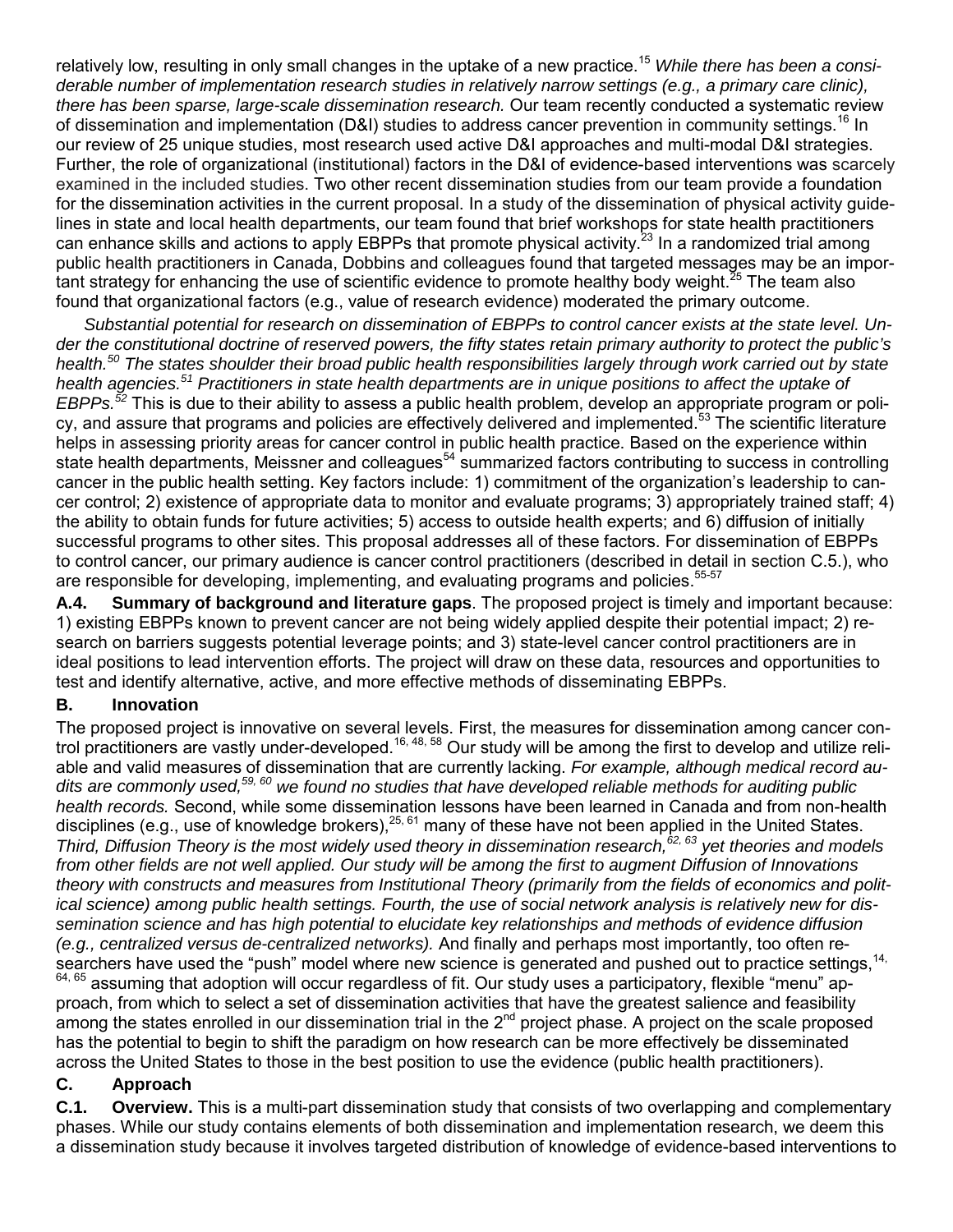public health practice audiences.<sup>66, 67</sup> Phase 1 focuses on development of dissemination measures (both selfreported and objective). The second phase implements a set of active dissemination strategies in *seven* states via a group-randomized design.

**C.2. Pilot work specific to the current proposal.** *Our team has conducted extensive pilot work to support the current proposal.* To highlight this preliminary research, four inter-related projects are described *(also see Appendix A).*

C.2.a. Training in evidence-based public health to control cancer. In 1997, the Evidence-Based Public Health course was developed by Brownson and colleagues.<sup>45, 68-71</sup> Through extensive partnerships, this training program has been offered 19 times in Missouri, 10 times nationally, and 9 times internationally. Attendees (total n = 1,150) have been mid- to senior-level program managers without extensive training in epidemiology or biostatistics. A book based largely on the course (Oxford University Press) is now in its second edition.<sup>72</sup> This course is acknowledged internationally as highly beneficial to practitioners, described as "NACDD's acclaimed training program..."<sup>73</sup> and featured in an article highlighting the most innovative training programs developed and delivered by CDC's Prevention Research Centers.<sup>74</sup> It follows key principles of adult learning, which were recently articulated by our team.<sup>75</sup> To date, there has not been a version of the course designed specifically for practitioners in cancer control even though we have developed cancer-specific competencies.<sup>76</sup>

C.2.b. Understanding dissemination of physical activity guidelines. This project's primary goal is to assess the dissemination and uses of the Community Guide among state and local public health practitioners. In assessing use of evidence-based interventions in this project, a survey was conducted among 49 state public health leaders, with a 94% response rate.<sup>20</sup> In addition, local health department leaders ( $n = 105$ ) were surveyed with a 73% response rate. Several key factors predicted adoption of EBPPs at the state level, including: the presence of state funding, whether the respondent participated in moderate physical activity, and whether new programs were developed based on the Community Guide.<sup>20</sup> *A follow-up survey demonstrated that short, interactive workshops show promise in enhancing the uptake of EBPPs*. 23

C.2.c. Understanding barriers to evidence-based decision-making. In our recent nationwide survey of statelevel chronic disease practitioners (conducted with NACDD), participants indicated the extent to which they agreed with statements reflecting four personal and five organizational barriers to evidence-based decision making.<sup>10</sup> Overall, survey participants ( $n = 447$ ; response rate = 65%) reported higher scores for organizational barriers than for personal barriers. Participants found the largest barriers to implementing EBPPs as lack of incentives and unsupportive organizational culture. *These data suggest the need to address organizational barriers to evidence-based decision making (as we do in this proposal by use of Institutional Theory).* 

C.2.d. Exploring knowledge translation in public health settings. A group randomized trial was conducted among a national sample of Canadian public health departments. Three interventions to enhance dissemination of EBPPs included access to an online registry of research evidence; tailored messaging; and a knowledge broker. The primary outcome assessed the extent to which research evidence was used in a recent program decision, and the secondary outcome measured the change in the sum of evidence-informed healthy body weight promotion policies or programs being delivered at health departments. The results of this study suggest that under certain conditions tailored, targeted messages are more effective than knowledge brokering and access to an online registry of research evidence. Greater emphasis on the identification of organizational factors is needed in order to implement strategies that best meet the needs of individual organizations.

C.2.e. Summary. In conclusion, our preliminary work demonstrates our ability to 1) utilize existing and develop new national and state-level partnerships to carry out dissemination research, 2) recruit practitioners into our studies with high response rates, 3) train practitioners on use of EBPPs, and 4) conduct large-scale dissemination research.

**C.3. Expertise of research team members.** *Our strong, trans-disciplinary team includes international leaders in dissemination research and is highly-qualified to conduct the proposed study, building on years of collaborative research among team members.*13, 16, 58, 68, 77-80 **Ross Brownson, PhD** (Prof. of epidemiology at Washington University) has a background in chronic disease and applied epidemiology $^{81}$  and brings extensive experience to the project in the design, implementation, and evaluation of interventions to prevent cancer,<sup>82-90</sup> implementation of large population-based surveys,  $91, 92$  dissemination research,  $20, 23, 58, 67, 93$  and translation of science into public health practice in the US and other parts of the world. 13, 68, 69, 93-95 **Elizabeth Baker, PhD, MPH** (Prof. at Saint Louis University) brings experience in using community-based research approaches to ensure that new programs take into account the context and needs of the target population. 96-99 **Katherine Stamatakis, PhD, MPH** (Asst. Prof. at Washington University) has a background in social epidemiology and currently holds a career award to understand obesity prevention in local health agencies. 6, 100 **Timothy McBride,**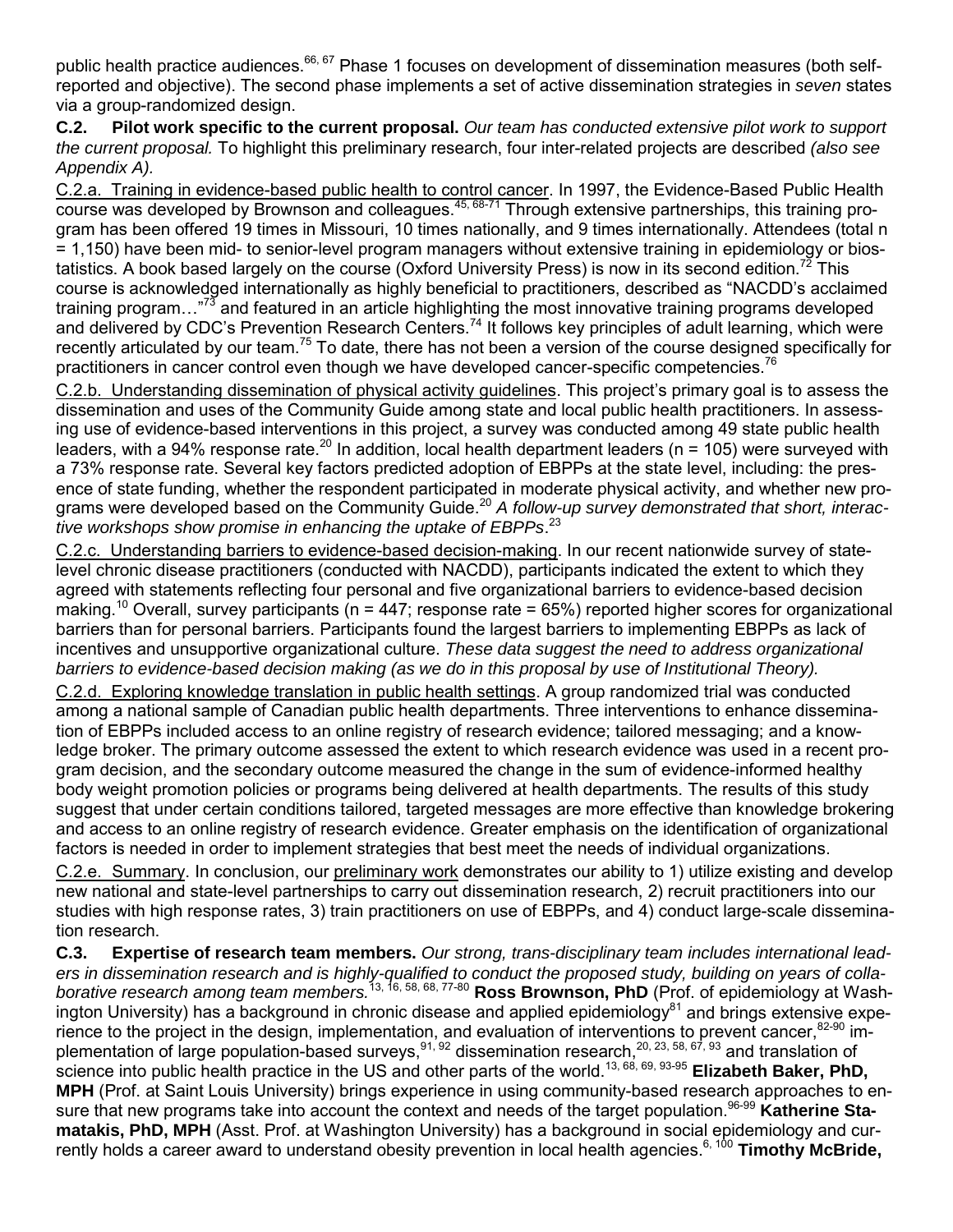**PhD** (Prof. and health economist at Washington University) will provide expertise in Institutional Theory and cost analysis.13, 101-105 **Jenine Harris, PhD** (Asst. Prof. at Washington University) brings expertise on the use of social network analysis across public health topics and settings.106-108 **Yan Yan, MD, PhD** (Assoc. Prof. at Washington University) brings expertise on biostatistical methods and analyses.<sup>109-112</sup> We will involve two consultants: **Maureen Dobbins, PhD** (Assoc. Prof. at McMaster University) and **Jon Kerner, PhD** (senior scientific advisor at the Canadian Partnership Against Cancer) who both bring substantial experience in dissemination research and research dissemination.<sup>14, 25, 40, 44, 61, 113</sup> A key partner in this project is the **National Association of Chronic Disease Directors** (NACDD) (letter from Mr. Robitscher in Appendix D *describes the NACDD role*). The NACDD is the only national public health association that represents chronic disease program directors in each state and US territories to reduce the impact of chronic diseases (58 voting members, 1,500 regular members).<sup>114</sup> We also will work closely with the Division of Cancer Prevention and Control at the Centers for Disease Control and Prevention (CDC) (letter from Dr. Plescia in Appendix D).

**C.4. Conceptual framework.** *The theoretical basis for our study and measures is the Diffusion of Innovation theory, <sup>63</sup> supplemented by Institutional Theory. 115-117* We have successfully developed and applied staged

theory in earlier work  $^{23, 24, 58, 93}$  In the context of this proposal, EBPPs are the innovations defined as the idea, practice, or object that is perceived as  $new<sup>63</sup>$  The decision to adopt, to accept, and to utilize an innovation is not an instantaneous act, but a process.<sup>63</sup> We define dissemination as the process of putting to use or integrating EBPPs within a target population



(state-level practitioners). <sup>67</sup> Our dissemination framework is shown in **Figure 1.** Each stage of our framework has specific characteristics. In the innovation development phase, members from the target audience provide critical feedback on product development, production, and design of materials. The awareness stage defines the actions taken to make target audiences aware of the innovative programs across sites and settings.<sup>118, 119</sup> Active approaches that provide the information to the individual and assist them in developing the skills to use evidence (e.g., personal presentations) are more expensive, but necessary to achieve broad reach.<sup>120, 121</sup> Adoption can be defined as "a decision to make full use of an innovation as the best course of action available.<sup>"63</sup> The adoption phase examines factors that influence the decision to undertake the innovation by an individual or organization.<sup>119</sup> Implementation can be defined as the extent to which an innovation is carried out with completeness and fidelity. Maintenance refers to the extent to which an innovation, such as a program, becomes embedded into the normal operation of an organization.<sup>122</sup>

For an intervention to become institutionalized within an organization it has to become part of the standard operating procedures,<sup>123</sup> often resulting in adaptation of the innovation by the host institution. As shown in **Figure 1**, the factors affecting dissemination are hypothesized to fall into three categories. Individual factors can reflect the skills, knowledge, leadership or commitment of the individuals involved in the dissemination. We will draw on the contributions of <u>Institutional Theory</u>,<sup>115, 116, 124-126</sup> mainly used in disciplines outside of health, to inform our conceptual framework about dissemination processes. Institutional theory uses an approach that combines theories from a wide range of disciplines such as economics, political science, sociology and anthro-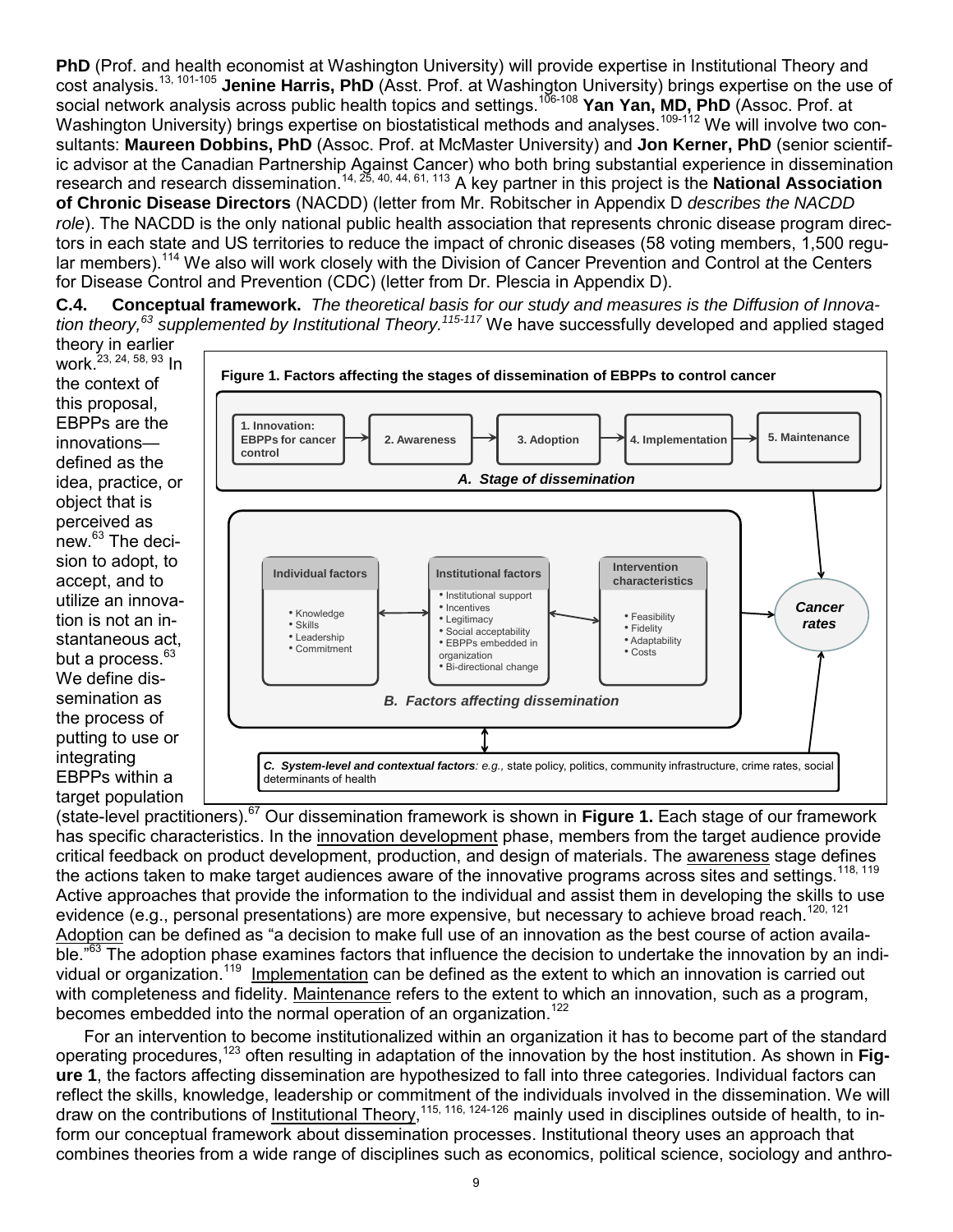pology to understand how social, governmental, political, cultural, and commercial institutions influence decision-making.<sup>127</sup> This theory teaches us that it is not just how individuals make decisions that influences outcomes (as suggested in theories like neoclassical economics), but also the "rules of the game" that govern behavior (including not only formal explicit rules such as regulations and laws) and informal, implicit rules (social norms and conventions, self-imposed codes of conduct).<sup>128</sup> *Several of the key constructs from Institutional Theory identified in Figure 1 that have contributed to the conceptual framework, dissemination activities, and measures are: 1) institutional support for EBPPs, 2) incentives and motivation for employees to utilize EBPPs, 3) embedding EBPPs in an organization, 4) legitimacy and social acceptability of EBPPs, and 4) bidirectionality of institutional change (i.e., organizations influence employees and the reverse).*128-130 The factors hypothesized to influence dissemination also includes intervention characteristics (e.g., feasibility, adaptability, costs). *These constructs are addressed in our menu of interventions (section C.9.4.) and in our evaluation plan (section C.9.5.).* 

**C.5. Target audience: state-level practitioners and related partners.** Cancer control practitioners are people who direct and implement population-based intervention programs in agencies or in community-based coalitions. These practitioners may be directly involved in program delivery or may set priorities or allocate resources for programs related to cancer risk factors (**Table 1**). We anticipate the target audience will be interdisciplinary; that is, they will be drawn from diverse backgrounds including health educators, epidemiologists, community health nurses, or persons with business backgrounds. Examples of the individuals in our target audience include: 1) the director of the CDC-funded comprehensive cancer program for the state; 2) a leader in a state or regional cancer control coalition; 3) the director of chronic disease prevention programs for a city health department; 4) the director of a community-based agency with interest in cancer control; or 5) the local program head for the Susan G. Komen Foundation.

**C.6. Recruitment of participants and sites.** Participants will be drawn across the United States from the 1,500 person membership of NACDD. We have worked successfully with NACCD on several previous projects.10, 45, 68, 71, 131 In Phase 1, we will recruit 400 individuals. In Phase 2, 7 intervention and 7 control states will be randomly selected and recruited (see section C.9.1.). *For the 7 intervention states, we will work with NACDD to include an array of partners in addition to state health department participants: local health agencies, coalitions, voluntary health agencies, and health care systems. The Phase 2 sample size is 756 (average of 54 per state X 14 states) (see power calculations in section C.9.2.; there will be no overlap between the samples).* From previous projects, we have had extensive experience in contacting, enrolling, and interviewing a wide range of practitioners and policy makers. In our studies of physical activity dissemination and state-level child obesity laws, <sup>8, 20, 23, 132, 133</sup> we had over a 90% response rate when interviewing legislators, their staffers, and health department officials. In a recent, national survey of NACDD members, we achieved a 65% response rate.<sup>10</sup> Our recruiting techniques will follow state-of-the-art (mixed) methods,<sup>134, 135</sup> including a combination of regular mail, email, telephone contact, and endorsement from NACDD leadership and officials in the states where we will enroll participants.

**C.7. Planning by engagement of advisors.** A key principle of our project involves partner engagement, where the literature suggests that involvement of key stakeholders in designing, implementing, and evaluating projects leads to more relevant and effective approaches.136-140 *We will assemble an Advisory Group for our project with the charge to provide: 1) overall guidance on the project; 2) review of survey methods and instruments; 3) input on the "menu" of dissemination interventions (listed in section C.9.4.); 4) guidance on the evaluation design; and 5) assistance in disseminating our findings. We have developed this proposal with input and support from partners with NACDD and CDC and will continue to obtain their input on the approaches used throughout the project. Our Advisory Group will include five members of our research team and seven practitioners (from our intervention states, once they are selected).* We have a strong track record of such stakeholder involvement in numerous earlier studies.<sup>7, 85-87, 97, 131, 141-144</sup> The Advisory Group will interact regularly by email and will meet monthly via conference call beginning in year 1 and bi-monthly in years 2-5.

**C.8. Phase 1, validating measures (Aim 1).** The measures to assess the dissemination of EBPPs for cancer prevention are under-developed.<sup>16, 48, 58</sup> Therefore, Phase 1 will focus on finalizing measures (both selfreported and objective).

C.8.1. Self-reported measures. To collect self-reported endpoints, we will develop a Dissemination Survey for Cancer Control (DISCC) based on previous work,<sup>10, 20, 23, 25, 58</sup> input from our Advisory Group, cognitive testing, and factor analysis. Our survey tool will cover four main domains: 1) biographical information; 2) ratings on importance and current level of proficiency for a key set of 10-20 competencies essential for implementing EBPPs;<sup>76</sup> 3) Likert-scaled variables that can be summed for an overall measure for each stage of dissemination (*Figure 1, rectangle A*); and 4) a set of institutional factors that are likely to affect adoption (*Figure 1, rec-*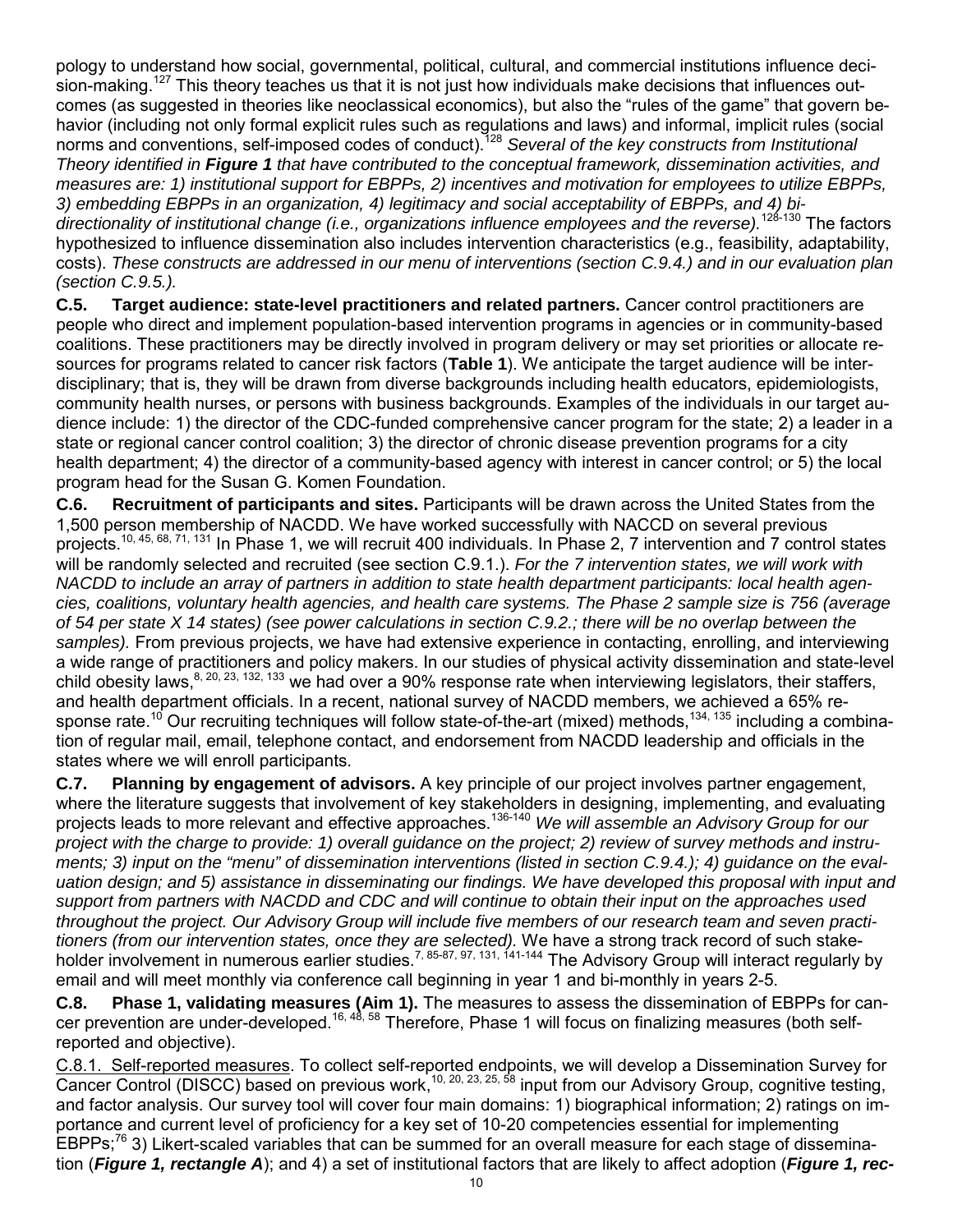*tangle B*) (questions 74-84 in Appendix E). Several processes will be used to develop reliable measures for the DISCC. New measures will undergo expert review for content validity, relying on our Advisory Group. Before our instrument goes into the field, a series of individual interviews will be done for cognitive response testing of the newly developed items. Cognitive response testing is routinely used in refining questionnaires to improve the quality of data collection.<sup>145-147</sup> Cognitive response testing is used to determine: 1) question comprehension (What does the respondent think the question is asking?); 2) information retrieval (What information does the respondent need to recall from memory in order to answer the question?); and 3) decision processing (How do they choose their answer?). People chosen for this phase will include persons in the same target group as Phase 2 but who will not participate in Phase 2. Approximately 10 individual interviews will be conducted. Interview participants will receive a reimbursement gift card of \$20 value. We will use information from these interviews to modify items and formulate the final questionnaire for administration. The main statistical tool will be confirmatory factor analysis within an explanatory framework using structural equation models.<sup>148,</sup> <sup>149</sup> By using factor analysis, we will seek to reduce the relatively large number of items in the DISCC to a smaller number of underlying latent variables.<sup>150</sup> Using methods developed for a recent dissemination study of physical activity guidelines,<sup>151</sup> our questionnaires will undergo reliability testing. Using a 7- to 10-day window between the 1<sup>st</sup> and 2<sup>nd</sup> interview, 100 individuals from our target audience will complete the DISCC twice to examine test-retest properties. Based on these results, questions with concordance less than 0.70 will be revised. We have extensive experience in developing and testing survey tools relevant to this study.<sup>91, 152-155</sup>

*The sample (n = 400) for the development of self-reported measures will be drawn from the membership of NACDD (n = 1,500). We will not include Phase 1 respondents from states selected for Phase 2 to minimize burden on respondents, allowing us to draw from 36 states in Phase 1.* For the factor analysis, given a minimum of three items per factor and expected factor loading of .4 or higher, we need a sample of 400 (likely a conservative estimate given that most factors will be comprised of >3 items).<sup>156</sup> For reliability testing, for statistically significant (p < 0.05) Kappa values of 0.50 and 0.70, the sample size requirements are 50 and 25 pairs, respectively, in each of two groups. To estimate a correlation coefficient (r) of 0.90 or above (power 0.80, p < 0.05), 45 pairs are required in each subgroup. Sample size estimates are based on Dunn's recommendations.<sup>157</sup> Therefore, a sample of 100 (a sub-sample of the 400) for reliability testing will provide high power.

C.8.2. Objective measures via record review. To supplement the self-reported data, we also will document the feasibility of collecting objective data for selected variables by abstraction from public health documents. The collection of objective measures is analogous to the medical record audit, which is a "gold standard" in health services research.158, 159 *A review and abstraction of state-level cancer control public health records has been pilot tested in three states. In this work, we analyzed 23 documents and found inter-rater reliability of 86% (Appendix C). Twenty-three EBPPs were identified in the pilot. We will only review government records since these are open to public access and readily available.* While it is unlikely that we will find all relevant records, many state programs are CDC-supported categorical programs. For these, there has been considerable movement toward standardization in reporting from CDC, HHS, OMB, and others. This will increase our likelihood of retrieving relevant information. In Phase 1, a detailed code book will be developed and tested in the same 36 states as the self-reported measures. *In addition, data will be collected for two years from all 14 states in Phase 2. These data then become baseline data for the Phase 2 dissemination study.*

Step 1: Identifying relevant records. Relevant state-level chronic disease prevention and control program records will be identified within the selected states from various sources, state health agency websites, progress reports to the CDC, and websites of the state legislatures. We will begin by using NACDD records to identify state-level programs and partners in cancer control. *Our search will focus mainly on state health department records. However, in many instances, the states fund local entities (e.g., county health departments) to implement cancer control activities. Therefore, we will also seek relevant records at the local level when state or federal funding is present. These records include annual reports, workplans, and strategic plans.*

Step 2: Data abstraction. Data collected via record review and abstraction are subject to bias that may result from rater subjectivity.<sup>60</sup> Cancer control records will be reviewed and data will be abstracted by two trained evaluators using standardized methods and a data collection tool created by the research team (see draft in Appendix B). The development and use of a standardized instrument for the review and abstraction will improve inter-rater reliability and will provide quantitative data for monitoring trends and intervention effects. Examples of variables of interest include: number of grant proposals submitted featuring EBPPs, EBPPs in performance appraisals, and EBPPs called for in contracts let (e.g., with local health agencies). The two raters will extract data independently and come to consensus. *To our knowledge, ours is the first study to compare selfreported dissemination data with the objective information described above. For key variables (e.g., use of EBPPs) we will compare data from the DISCC with those obtained by record review. For example, if a state*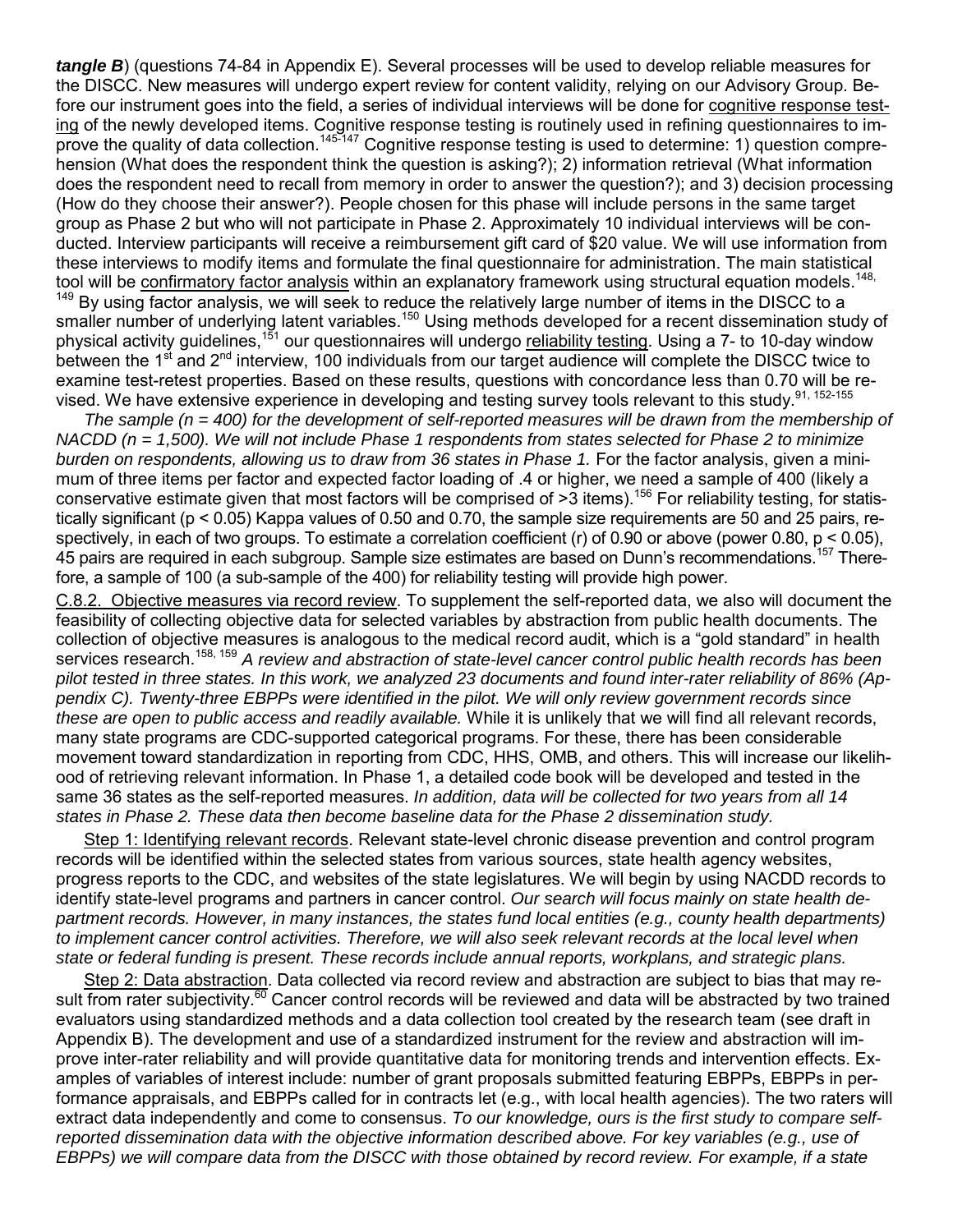*respondent reports using EBPPs from the Community Guide in the DISCC, objectively abstracted data can examine whether this use of EBPPs is apparent in program records. The validation of the self-reported DISCC measures and objective audit data will inform primarily stages 4 (implementation) and 5 (maintenance) of our staged dissemination model (see Figure 1 and Table 2).*

**C.9. Phase 2, group-randomized trial (Aim 2).** *Phase 2 is a paired, group-randomized study of dissemination of EBPPs that are already proven to be effective in controlling cancer and recommended by leading national authoritative bodies. 31-34* In year 2 of the project, we will begin active dissemination efforts in selected states. Our target audience for Phase 2 is mid- to senior-level cancer control practitioners (see section C.5.). These individuals are likely to have resources at their disposal, will have linkages with key stakeholders, and are in a position to affect change.<sup>76</sup> The proposed dissemination phase will implement strategies designed to enhance and evaluate awareness, adoption, implementation, and maintenance of the EBPPs. The four main sources for EBPPs are those in the right-hand column of **Table 1**. 31-34 *Seven* states will be randomized to the intervention condition and *seven* will serve as controls. The intervention seeks to build capacity and to effectively package information so that is it timely, relevant, and useful for various state-level practitioners. Our approach addresses important threats to internal validity including the need for a conceptual framework, random allocation, assuring the highest possible validity and reliability of measures, assessing potential mediators and moderators, and the need to control for the effect of secular trends in dissemination outcomes.<sup>160-164</sup> Data collection methods developed in Phase 1 (self-reported DISCC tool, objective measures) will be used on Phase 2. C.9.1. Study population and selection of states. *We will recruit participants for Phase 2 from 14 randomly selected states (7 intervention, 7 control). These will be pair matched by size of the state health department, geographic region, amount of CDC funding in cancer control, and centrality of state and local public health governance. <sup>165</sup> Randomization will occur after pair matching as in previous large community trials. 166, 167 Based on NACDD records, there is an average of 40 cancer control practitioners in each state who work in the state health department. Our intervention activities (section C.9.4.) and evaluation will occur not only at the state level. In each of the 14 states, we will also gather data on other contextual state-wide entities (e.g., a state cancer control coalition) and local-level activities (e.g., local health agencies active in cancer control). It is worth noting that in nearly 30% states, the state health department delivers all local public health services and in the remaining group, local agencies obtain a significant amount of their funding for chronic disease prevention from the state.5, 168, 169 On average, per state we anticipate 40 individuals in state government, an additional 10 practitioners from partner (non-governmental) agencies in each state (e.g., the American Cancer Society, the Komen Foundation), and 30 at the local level. This allows us a total of 1,120 (80 X 14) individuals for recruitment into Phase 2 (from the power calculations that follow, 756 individuals are needed at baseline) (anticipated baseline response rate = 67.5%).*

C.9.2. Power calculations. This study uses a paired, group randomized design. The paired design is the most appropriate for this study since it is not feasible for us to obtain more than 14 states (clusters) in total. By using tight matching criteria, we will balance some important potential confounding state-level factors (e.g., state size, state funding in cancer control) that may affect the trial outcomes. As a result, the between-cluster variation will be reduced, resulting in a gain in the statistical power.<sup>170, 171</sup> Based on our preliminary studies and values of ICC in the literature,  $10, 20, 23, 25, 172-174$  we have estimated a range of effect sizes and ICCs. ICC estimates are the most difficult to obtain; we calculated a median ICC from similar studies and developed a range based on a 50% decrease and increase around the median (range 0.009 to 0.027). The sample size requirement is based on testing three hypotheses with a power of >90% and the overall Type I error of 5% given 7 paired clusters (states). The null hypotheses suggest there would be no change in the scores from baseline of three outcomes—awareness, adoption, and maintenance—in both the intervention and control arms (no change). Drawing from our previous work,<sup>20, 23, 25</sup> the corresponding three alternative hypotheses for the change in scores in the intervention arm are 17%, 20%, 14% higher than the control arm for awareness, adoption, and maintenance, respectively. *Following Donner<sup>175</sup> and Thompson, <sup>176</sup> and our previous ability to obtain high response rates,20, 23 we estimate the number of subjects needed in each state is 40 at post-test and 54 at baseline (total = 756) (for our primary hypothesis 2.1) (see Appendix F). This assumes a 74% post-test response rate (.74 X 54 = 40), which is conservative given our previous work.20, 23*

C.9.3. Planning for the Phase 2 trial. Cancer control covers a large array of diseases, risk factors, and intervention approaches. To narrow this, prioritize, and tailor approaches to each state, we will follow a 5-step, theory-informed, prioritization process within each of the *seven* intervention states. This will allow us to prioritize areas of interest and the menu of options (section C.9.4.) that will be most useful in dissemination effort. This process is highly congruent with well-known planning models developed by ours and other teams.<sup>72, 177-179</sup>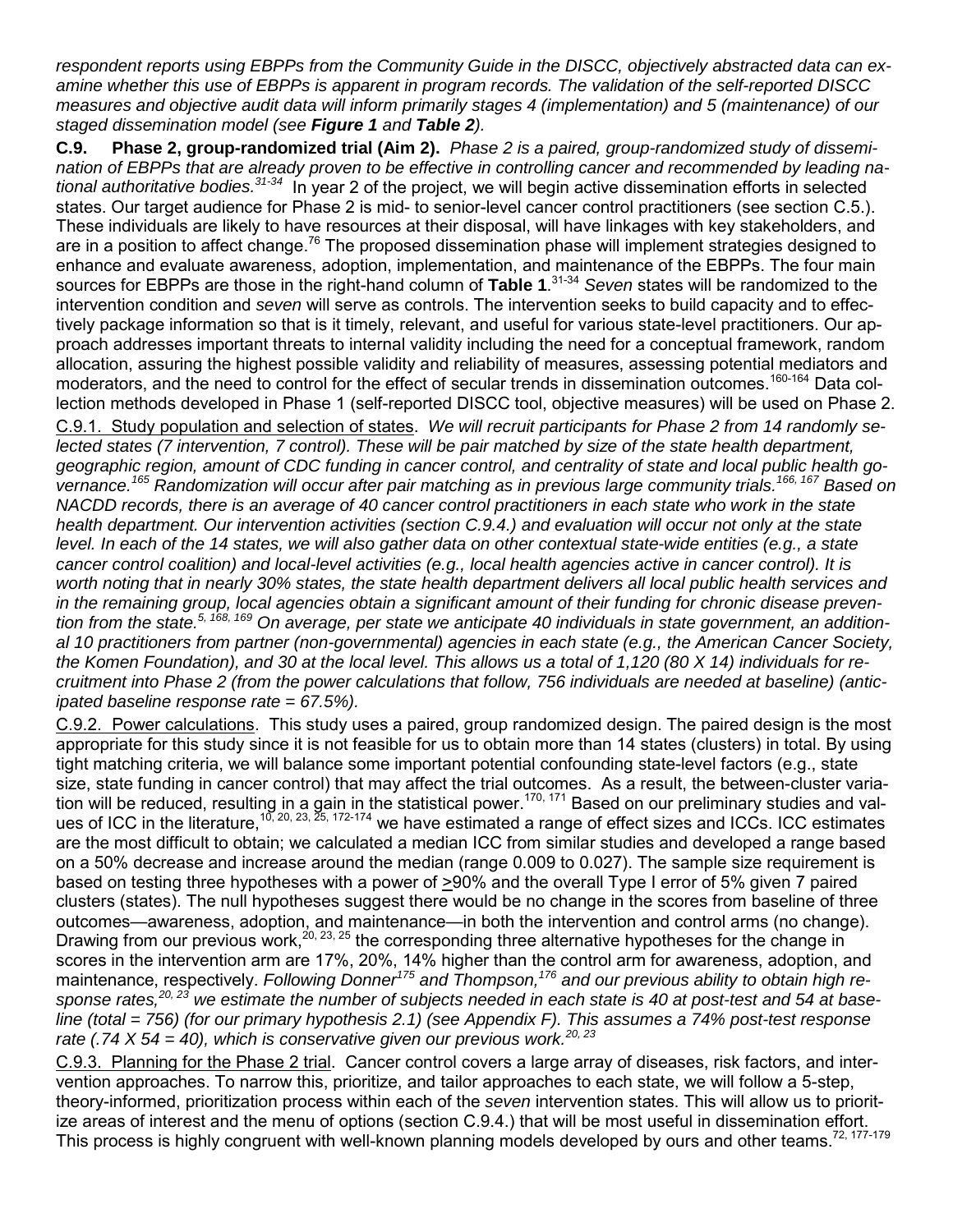Step 1: *Provide cancer and intervention data*. Tools in P.L.A.N.E.T. (e.g., CDC WONDER, BRFSS data) will allow us to analyze the cancer burden at a state or local (county) level. This will help to identify high-risk populations and prioritize efforts. We will organize data from public health surveillance systems to provide state, and where possible, county-level statistics. We will provide tables, graphs, and maps to practitioners. Cancer sites and risk factors will be highlighted for which effective methods of primary prevention/early detection are available. *Potential interventions will be organized around the domains in Table 1.*

*Step 2: Rank intervention importance and feasibility. Once the data from step 1 have been compiled, we will conduct a simplified version of Concept Mapping, which we have used in numerous studies.1-4 In particular, the principles of concept mapping will help us to assess intervention importance and feasibility using an online survey. In part one, participants will rate each intervention idea on its importance relative to the other ideas,*  and on the other survey they will rate the feasibility of implementing the idea in the next 5 years (scores will range from 1, relatively unimportant/not feasible, to 10, extremely important/feasible) using a secure Web site. *The data on feasibility can also be used as a controlling variable in the analyses.* 

Step 3: Assess institutional and broader contextual factors affecting dissemination. *Qualitative interviews will be conducted to assess the organizational, inter-organizational and broader contextual factors that may facilitate or hinder dissemination. Within each of the seven intervention states, we will conduct key informant interviews and will begin by asking the participants general questions regarding these factors and will then probe on issues such as: the relationship of their organization's mission to health, organizational support for partnering with other organizations to create change, types of decision making structures and processes used within the organization, encouragement of new ideas and innovation, and history of relationships with the community in which the project is located (including trust) (see draft interview guide in Appendix G).* We will also assess the organization's inter-organizational partnerships and structures, including communication methods and frequency, shared resources and types of reciprocity, history of interactions between organizations (including conflict resolution strategies used), and informal versus formal relationships between organizations. *We anticipate a total of 42 interviews (an average of 6 per state).* To identify interviewees, we will begin the process of 'snowball' sampling<sup>120</sup> by first interviewing the lead cancer control director in each intervention state. To do so, we will explain the goals of the overall project and qualitative interviews. From there, we will identify other interviewees within the state health department or other agency. We will offer a \$20 incentive for participation. The interviews will be tape recorded with participant consent and transcribed verbatim. The transcripts produced will be reviewed for completeness and accuracy. Each interview will then be coded by two coders using focused coding techniques.<sup>180, 181</sup> This method will use the interview guide questions to establish major categories (e.g., organizational factors, inter-organizational factors, community factors). All information that does not fit into these categories will be placed in an "other" category. In order to facilitate within and between state comparisons, data analysis may include quantification or some other form of data aggregation and reduction, including the use of data matrices, tables, and figures.<sup>182</sup>

Step 4: Summarize data and present to stakeholders. Once all data from steps 1-3 are summarized, we will hold a face-to-face meeting with key practitioners in each state. This will allow us to discuss the findings from the ranking process and begin to describe possible dissemination activities (section C.9.4.).

Step 5: Rank dissemination menu of activities. Among the dissemination tools available (section C.9.4.) to this project, practitioners will be asked to rate the usefulness and feasibility of each approach. This rating process allows us to tailor intervention activities in the *seven* target states to their priorities and needs. This is likely to increase the effectiveness and long term staying power of dissemination approaches. After activities are prioritized, we will work with each state to implement dissemination interventions.

C.9.4. Menu of activities to promote dissemination of EBPPs. In our experience and based on the literature,<sup>183, 184</sup> simply making EBPPs available for adoption is not sufficient to assure their widespread use. Therefore, active methods are needed to enhance adoption of evidence-based approaches. Five types of dissemination interventions will be offered in Phase 2. Based on the planning process described above, this section describes a menu from which state practitioners can choose intervention activities to enhance awareness and adoption of EBPPs. Our menu approach avoids the pitfalls of a "one-size-fits-all" process that is unlikely to be effective across *seven* intervention states, thus allowing us to tailor activities to the needs of each state. *However, to reduce variability within the intervention arm, states will be asked to choose a minimum of 3 and maximum of 5 activities from the menu.* Therefore, our study will not attempt to evaluate a single dissemination strategy but will pursue active, multi-modal approaches, since these are supported in the literature.<sup>14-16, 48</sup> The *control states will receive a minimal, usual care intervention that involves only access to EBPPs on websites such as the Community Guide,<sup>31</sup> the Cochrane Public Health Group,<sup>34</sup> Health Evidence-Canada, <sup>32</sup> and Research-Tested Intervention Programs (examples in Table 1). <sup>33</sup> The menu includes the following five activities.*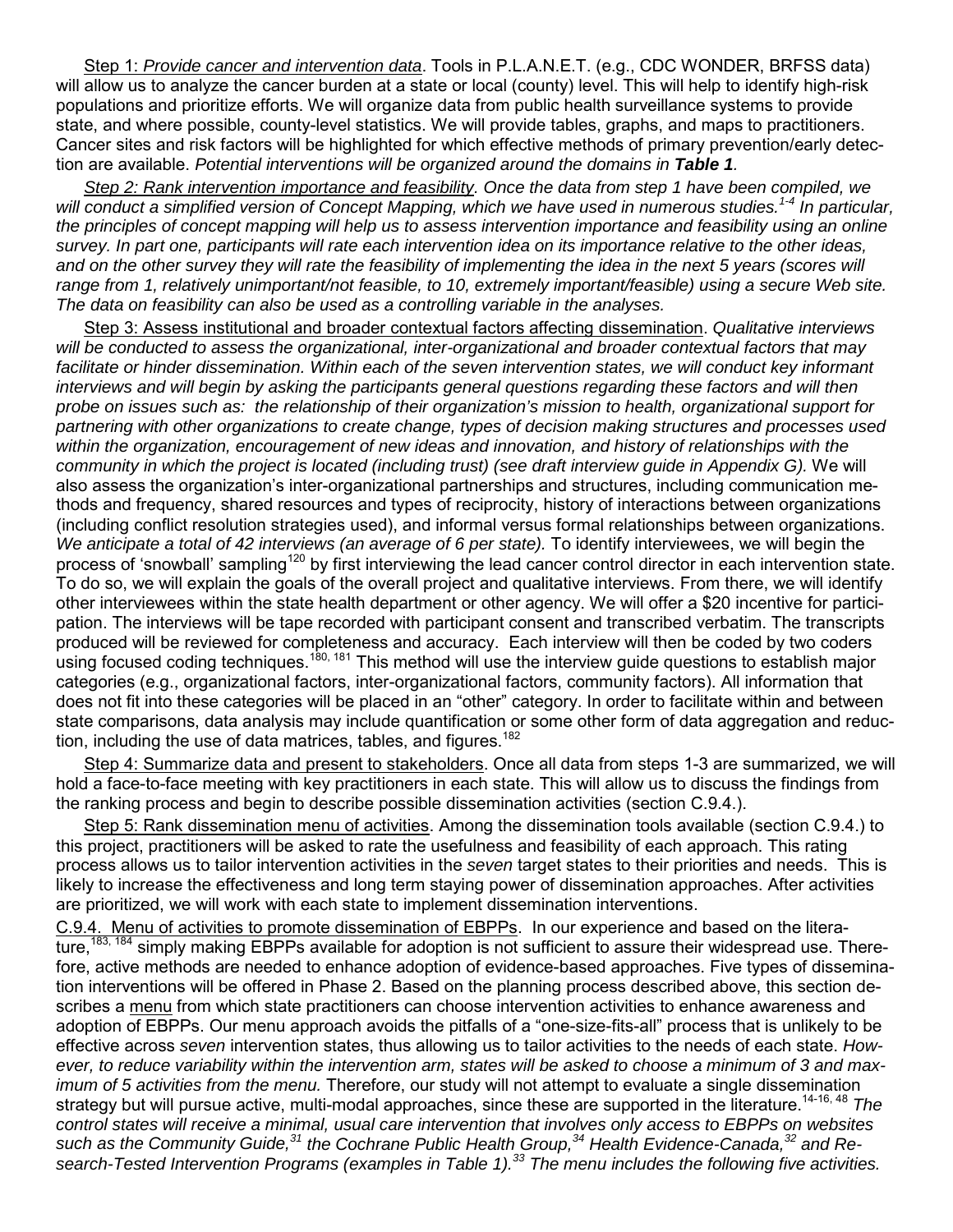1. Knowledge brokers. Used more in Canada than in the US, a knowledge broker provides a link between research and end users (practitioners) by developing a mutual understanding of goals and cultures, collaborating with end users to identify issues and problems for which solutions are required, and enhancing access and use of research evidence in practice and policy.<sup>61</sup> Although the public health and health care literature is sparse with evaluations of knowledge broker impact,<sup>185</sup> there is considerable evidence of effectiveness in other fields, particularly from business and agricultural sectors.186-188 Qualifications for our knowledge broker include the following: a master of public health degree, extensive knowledge of public health in the United States, some experience in research and in interpreting research results; experience in implementing EBPPs for cancer prevention, and practical experience as a public health decision maker. Activities from the knowledge broker include: 1) assistance with needs assessments and strategic planning that incorporate EBPPs in the process; 2) phone and email consultation on intervention planning; 3) help with grant writing that incorporates information from evidence based sources; and 4) participation in the dissemination workshops described below. Interaction with the broker will be one-on-one (broker to individuals and teams within the state health department) and it includes face-to-face contact, telephone, and email communication.

2. Targeted dissemination workshops. The workshops promoting the use of EBPPs will be modeled after successful workshops that have been conducted to promote evidence-based decision making (section C.2.a.), <sup>45, 71</sup> sessions that were held to promote the tobacco recommendations of the Community Guide, <sup>189</sup> and workshops to build more effective physical activity programs.<sup>23</sup> The five objectives for our dissemination workshops are to: 1) understand the burden of cancer risk factors in order to prioritize cancer control efforts; 2) understand the key role of EBPPs in addressing the cancer burden; 3) identify cancer control strategies recommended by evidence-based reviews (e.g., the Community Guide); 4) understand how to effectively communicate information on EBPPs to state-level practice partners and policy makers; and 5) initiate action steps to move toward implementation and evaluation of EBPPs. It is anticipated that *seven*, three-day workshops will be convened in the second and third years of the project. These will be held in the states that choose this from the menu with a maximum of 30 participants per workshop. All workshops incorporate principles of science-based training.<sup>71, 75,</sup> <sup>190</sup> including: an informal learning environment, team training, experiential learning, and small group activities applicable to real world challenges. In addition, informal peer knowledge sharing shows promise in raising skills;<sup>191</sup> we will sponsor monthly luncheons of dissemination workshop attendees to facilitate this exchange.

3. Targeted messages. Similar to the approach successfully used in Canada,<sup>25</sup> we will provide targeted messages plus access to websites with data on EBPPs (e.g., the Community Guide, Cancer Control P.L.A.N.E.T.). The targeted messaging involves sending participants a series of emails that include the title of a systematic review followed by a link to the full reference, including abstracts. Over successive weeks, on the same day each week and the same time of day, participants will receive an email indicating that a systematic review related to cancer control is available. The message includes a short summary of the research and actions that might be taken based on the evidence. *The uses and usefulness of targeted messages can be measured in numerous ways by: 1) tracking the number of recipients who open the message link; 2) identifying which content areas are most popular by the frequency of opening links in specific content areas; and 3) at the post-test survey (section C.9.5.), asking about use of the messages, how they were used, and whether they passed these on to others.*

4. Institutional changes. The team will work with the *seven* intervention states to identify a range of strategies that would foster institutional change (consistent with Institutional Theory which was described in section C.4.). These will be refined in our dissemination research planning (section C.9.3.). *Examples of strategies that will be employed will seek to: identify ways agency leadership can prioritize use of EBPPs, develop incentives*  for use of EBPPs (e.g., attendance at national meetings), and incorporate EBPPs as a core component of *agency practices (e.g., performance reviews, contracts with local partners). As examples of measures see questions 74-84 in Appendix E.* 

5. Issue briefs combining statistical and narrative communication. Although effective communication is an essential part of dissemination,<sup>64, 192, 193</sup> public health information for leaders is not adequately targeted yet. Information that is highly research-oriented and commonly used among public health experts may not be useful to practice and policy audiences.<sup>13, 80</sup> Data-based approaches are used by health experts who are typically trained to summarize scientific information using empirical statistics. Narrative dissemination turns scientific data into compelling stories that show how evidence-based interventions can affect the daily lives of people. These narrative forms of communication are emerging as important tools for cancer control.<sup>192, 194, 195</sup> We will combine data based approaches with narrative approaches to produce issue briefs for the *seven* intervention states. An issue brief is a 1-2 page summary of a relevant cancer control issue. It often includes a catchy headline, a graph or chart that illustrates the main findings, and a small paragraph or a few bullet points on the find-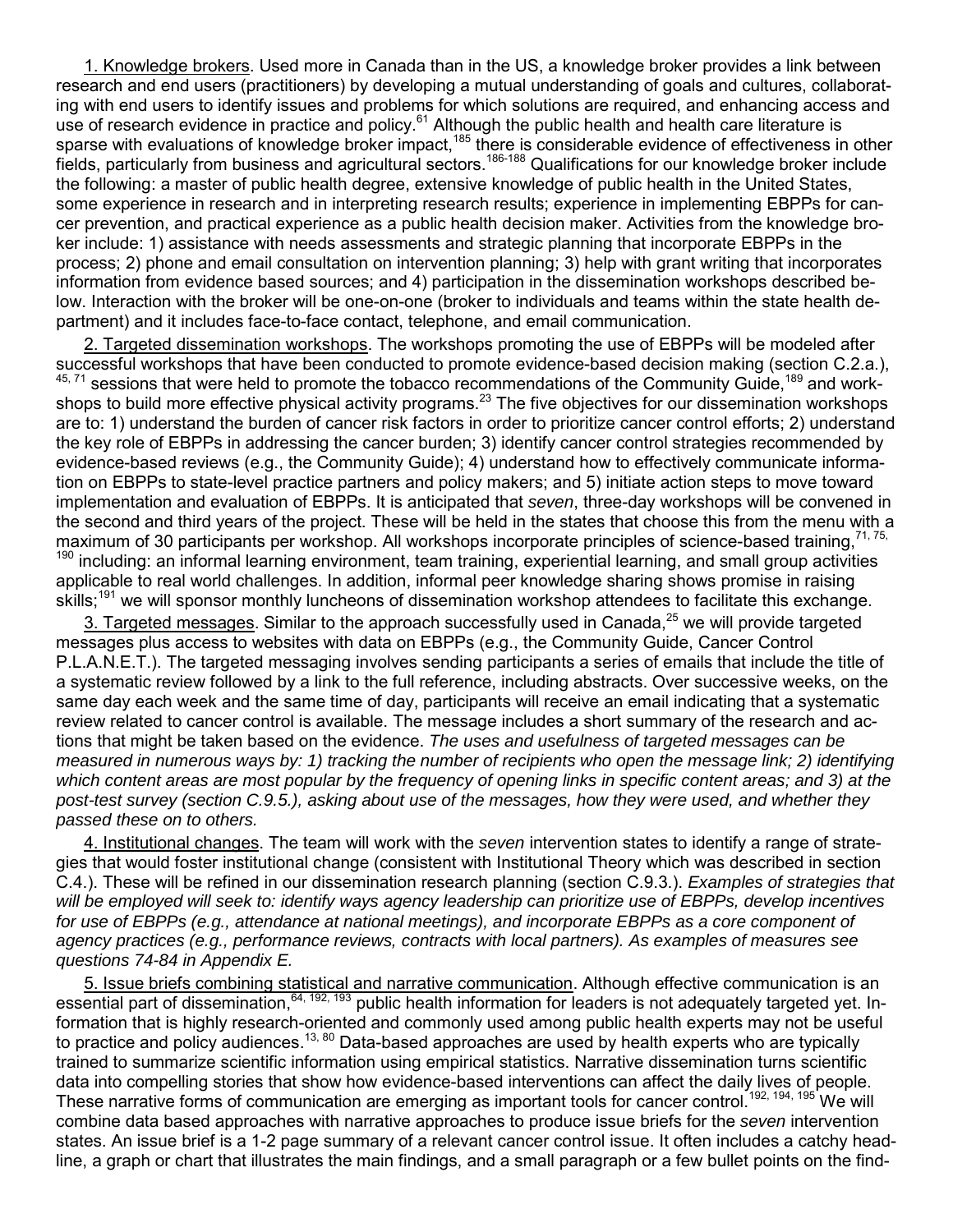ings from the evidence-based intervention. Based on the prioritization process in section C.9.3., we will produce a series of state-specific briefs on the cancer risk factors/diseases of interest. *There are a few key audiences for the issue briefs: 1) policy makers and foundations (funders) and 2) leaders within agencies (especially those who lack a health background) who set priorities for action within an agency or state.*

C.9.5. Evaluation. Our evaluation will track intervention awareness, adoption, implementation, and maintenance (**Table 2**). We will use an adaptation of the RE-AIM framework (Reach, Efficacy/Effectiveness, Adoption, Implementation, and Maintenance), which has been used in previous framework development and literature synthesis by our team.<sup>16, 58</sup> The next section describes our evaluation approach in which we ensure our ability to document differences between intervention and control states. It also describes how we will assess the external validity of our study approaches and findings. There are few empirical data showing the most appropriate metrics for evaluation of dissemination efforts.<sup>58, 196</sup> Therefore, to evaluate Phase 2 interventions we will rely on three sources of data: 1) our DISCC instrument (pre- and post-test) (section C.8.1.), 2) review and abstraction of state-level cancer control records (see section C.8.2.), and 3) findings from the social network analysis (see below). While we anticipate that our study will impact behavioral risk factors (e.g., rates of smoking, inactivity, unhealthy eating) over a period of years or decades, the dependent variables for our dissemination study involve measures of individual and organizational awareness, adoption, implementation, and maintenance of EBPPs (overall summary, **Table 2**) and not the impact of EBPPs on behavioral risk factors per se.

Process evaluation. In addition to the two data sources described above, process evaluation data will help us both to determine reach of our dissemination efforts and to assess whether outside events affect findings (a form of quality control<sup>197</sup>). Our project team will develop a comprehensive list of process indicators early in the project, which can then be tracked. Examples of process measures include the amount of external funding granted to a state (e.g., from CDC) for cancer-related programming, attendance and satisfaction with workshops, monthly luncheons, and requests for technical assistance. We have extensive experience in process evaluation in previous, related studies.<sup>71, 84, 85, 87-89, 198-201</sup>

Social network analysis. Social network analysis is the mapping and measuring of relationships and flows between people, groups, organizations, and other knowledge processing entities.<sup>108</sup> The method has not been used widely in dissemination research yet has significant potential to provide both a visual and mathematical analysis of relationships (see draft tool in Appendix H). In years 2 and 5, we will conduct a network analysis in the intervention and control states. *This will allow us to examine general communication and collaboration among organizations around cancer control across the state as well as inter-organizational communication specifically related to EBPPs among the different agencies involved in disseminating EBPPs (including network*  changes over time). We will survey at least one individual from each of the following organizations: the state *health department, approximately 30 local health departments, and approximately 10 other organizations. This will result in an approximate total network size of 41 organizations. Based on previous work,106, 107, 202, 203 we anticipate at least a 70% response rate to the network analysis questionnaire and an average of 28 organizations per state network will allow robust examination of network structures. 204*

*Capture project costs. It is important to measure costs in order for decision makers to have an assessment of the relative expense of each dissemination activity. Therefore, project costs will be measured throughout the* 

*project. These costs will include factors such as labor costs, supplies and equipment, and travel. In order to make assessment of dissemination more feasible, total costs will be computed, then normed to a unit of analysis for more ready comparison (e.g., the unit cost for a dissemination workshop or an issue brief). Labor costs will include the value of the direct time expended by project staff on the dissemination activity plus the cost of benefits, prorated to each dissemination activity where possible with fixed costs averaged across activities otherwise. Supplies will include the costs of production described above, as well as the costs for supplies, and costs for items such as phone calls (prorated again per dissemination activity). Equipment expenditures, to the extent they are needed* 

| Stage of<br><b>Dissemination</b>          | Objective by Stage                                                                         | <b>Evaluation Tool</b>                                               | Sample Item                                                                                |  |  |  |  |
|-------------------------------------------|--------------------------------------------------------------------------------------------|----------------------------------------------------------------------|--------------------------------------------------------------------------------------------|--|--|--|--|
| 1. Innovation<br>Development <sup>a</sup> | To develop evidence-based<br>strategies                                                    | $\overline{\phantom{a}}$                                             | --                                                                                         |  |  |  |  |
| 2. Awareness                              | To increase awareness of<br>evidence-based strategies                                      | - Dissemination Survey<br>for Cancer Control<br>(DISCC) <sup>b</sup> | Have you heard of the evidence-<br>based recommendations in the<br><b>Community Guide?</b> |  |  |  |  |
| 3. Adoption                               | To enhance uptake of<br>evidence-based interventions                                       | - DISCC                                                              | Now is a good time to implement<br>evidence-based programs in my<br>health department.     |  |  |  |  |
| 4. Implementation                         | To demonstrate use of<br>recommendations in chronic<br>disease practice                    | - DISCC<br>- Program record review                                   | Listing of evidence-based<br>interventions that have been<br>implemented.                  |  |  |  |  |
| 5. Maintenance                            | To facilitate ongoing<br>implementation & continued<br>use of evidence-based<br>strategies | - DISCC<br>- Program record review                                   | My agency's staffing level is adequate<br>for maintaining evidence-based<br>programs.      |  |  |  |  |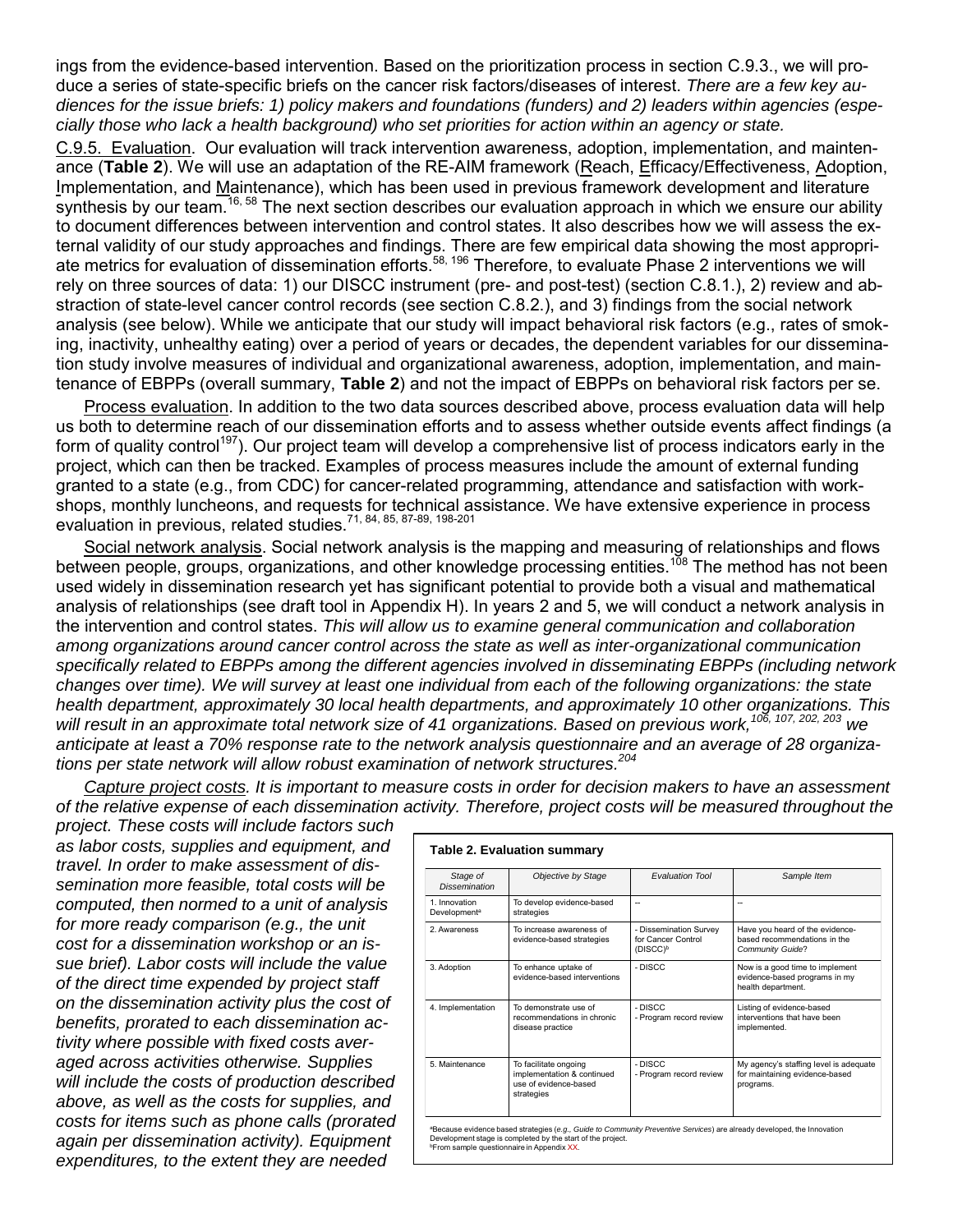*will be included, but care will be taken to measure whether these are variable to the activity indicated or an overhead cost. Finally, some dissemination activities require travel costs and these will be included to the extent these are directly associated with the dissemination activities.*

Quantitative measures. Due to the design, target audience, and time frame for our study, long term outcomes involving disease rates or behavioral risk factors are not appropriate. These more traditional outcomes (e.g., cancer rates, physical activity rates) can be tracked over the long term using well-established surveillance systems such as the BRFSS and the national program of cancer registries. *Four dependent variables will be created to tie directly with our staged dissemination framework (Figure 1, rectangle A) (i.e., awareness,*  adoption, implementation, maintenance). These are developed from ours<sup>20, 23, 24</sup> and others' previous research.205, 206 For each dissemination stage, sample questions are shown in **Table 2** (see full suite of questions in Appendix E). *Phase 1 of this project will allow us to refine and strengthen the questions comprising the four dependent variables.* Most of the variables are Likert-scaled and can be summed for an overall measure for each stage of dissemination. *The changes in dependent variables could be affected by numerous potential confounders (e.g., policy support, state budgets). Therefore, numerous independent variables and potential*  confounders will be analyzed for our study. Some of these are mediators (intermediate factors that lie in the *causal pathway) and moderators (factors that alter the causal effect of an independent variable) of dissemination (Figure 1, rectangle B)*. 58, 160, 163, 196 Our Phase 1 research will identify various factors that potentially affect the uptake of EBPPs. A variety of individual-level variables can be developed based on the DISCC. These include sociodemographic characteristics (e.g., age, gender, education level), health promotion practices, job satisfaction, and individual-level knowledge about evidence-based intervention approaches. *Institutional level variables will be tied to Institutional Theory and will include the size of the agency in which the respondent works, the agency support for EBPPs (derived from the DISCC), and agency/administrator awareness of EBPPs.* Both at the individual level and institutional level, we will measure exposure to the dissemination activities in section C.9.4. to determine whether higher exposure leads to more progression across dissemination stages. At the state level, a variety of potentially relevant variables are available. These include: 1) state expenditures on chronic diseases and health behaviors from all sources; 2) percent of city/county health departments in a state with cancer control programs; 3) percent of population below poverty; 4) percent of population of non-Hispanic white race/ethnicity; 5) dominant political party of state legislature/governor between 2012- 2013 (democrat/republican vs. split); and 6) political party of governor. We have identified, validated, and used many of these variables in an analysis of state childhood obesity legislation.<sup>207-209</sup>

Data processing and quality control. Carefully designed data processing procedures are necessary to ensure that data are accurate, consistent, and complete. The project team has developed a highly effective system to ensure that the final data set is as error-free as possible. These successful procedures will be adapted for this study, resulting in high-quality, efficient data control processes (entry, coding, cleaning). The end product will be a codebook for the instrument and thoroughly cleaned data files ready for analysis.

Data analysis. For all analyses, descriptive statistics (e.g., frequencies, central tendencies, and variabilities) and diagnostic plots (e.g., stem and leaf plots, q-q plots) will be completed on all variables. Data will be examined for outliers and tested as appropriate for normality, linearity, and homoscedasticity. Appropriate corrective strategies, such as transformations, use of robust methods, or data reduction, will be used if problems are identified. Bivariate and multivariate analysis will rely on data within and across times. These preliminary analyses are necessary to ensure high quality data and to test assumptions of the proposed models. We will also compare demographic variables between intervention and control groups to characterize the samples and identify potential differences between them. For the multivariate analyses, let  $Y_{ijk}$  be the change in dissemination stage score (e.g., average score on awareness scale) from baseline for subject k with treatment j (j=1 intervention, 0 control) in pair i(  $i=1...7$ ). Let Y<sub>ii</sub>-bar be the mean change in score with treatment j in pair i, and  $d_i=(Y_{i1}-bar Y_{i0}-bar)$ , the difference in the mean change between intervention and control state in pair i. In addition, let X and Z be a vector of the relevant variables at the state and individual level, respectively. For simple analyses, we will follow Donner<sup>175</sup> for analysis of matched-pair quantitative data. Specifically, we consider  $d_i$  as the unit of analysis, and use one-sample paired t-test to test if the mean of  $d_i$  is significantly different from 0. Weighted paired t-test (with the cluster size as weights) will be used if the cluster size varies across pairs. Non-parametric version of paired t-test will be used if the normality is questionable. We also will use the permutation test in which we compare the observed difference with the null distribution derived from the permutation procedure. For adjusted analyses, we will follow Thompson<sup>176</sup> to perform the individual level, covariateadjusted analysis. Specifically, we will use all subjects to fit a linear model  $E(Y_{ijk}=1)$  ] =  $\alpha_{ij}$  +  $\beta$  Z<sub>ijk</sub>, and to obtain estimates of  $\alpha_{ii}$  and β, then we obtain the adjusted change in score for each individual Y<sub>ijk-adj</sub> = Y<sub>ijk</sub> - β<sub>-hat</sub> (Z<sub>ijk</sub> - Zbar), where Z-bar is a vector of the overall mean of individual level covariates. After obtaining  $Y_{iik-adi}$  for each